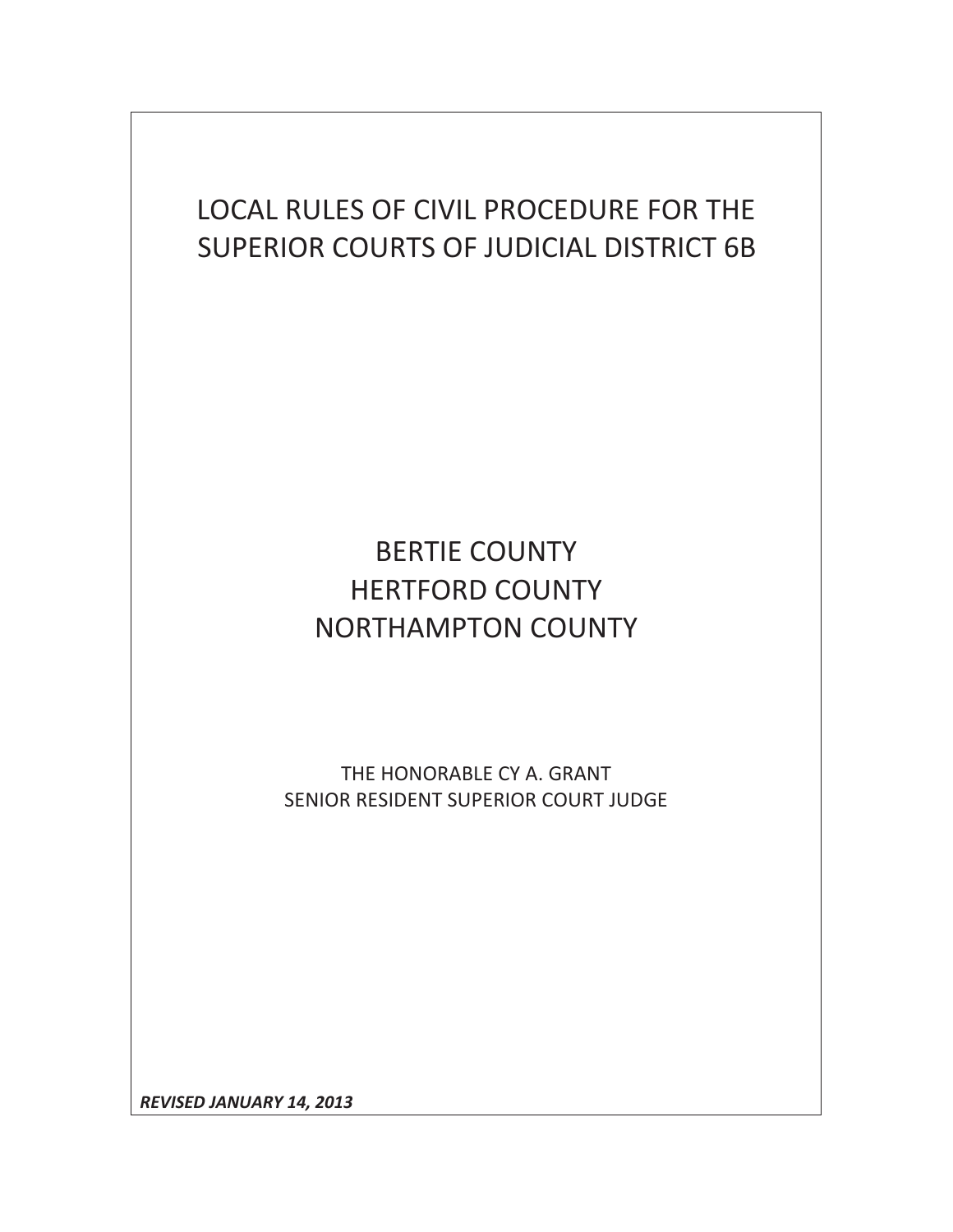## **LOCAL RULES OF CIVIL PROCEDURE FOR THE SUPERIOR COURTS OF JUDICIAL DISTRICT 6B**

## **RULE 1: GENERAL RULES**

- **1.1** The purpose of these Rules is to institute a case management plan for Judicial District Six B, in compliance with Rule 40 (a), *North Carolina Rules of Civil Procedure*; and Rule 2(a), *General Rules of Practice for the Superior and District Courts*; and provide for the orderly, prompt and just disposition of civil matters.
- **1.2** The administration of the case management plan shall be delegated to and under the control of the Superior Court Judicial Assistant (SCJA) in accordance with these rules and under the supervision of the Senior Resident Superior Court Judge (SRSCJ), 6-B Superior Court District.
- **1.3** These rules are not complete in every detail and may not cover all circumstances but, in the event a particular situation is not addressed, the SCJA is authorized to act in her best discretion, subject to consultation with the SRSCJ.
- **1.4** These rules and procedures, and all amendments hereafter, shall be filed with the Clerks of Superior Court in Judicial District 6-B.
- **1.5** The Clerk of Court shall provide a copy of these rules to all members of the Bertie, Hertford and Northampton County Bar and deliver to any unrepresented party upon filing a complaint.
- **1.6** The Local Rules of Civil Procedure for the Superior Courts of Judicial District 6B shall be posted on **[WWW.NCCOURTS.ORG](http://www.nccourts.org/)** by the SCJA.

## **RULE 2: CALENDARING OF CASES FOR TRIAL**

**2.1** All Civil Superior Court cases filed in Judicial District 6B after March 1, 2013, *must have* mediated settlement conference in accordance with the Supreme Court Rules, 341 NC 746-757. (1995)

## **EXCEPT:**

- **1.** Declaratory judgment actions;
- **2.** Administrative appeals;
- **3.** Actions in which a party is seeking the issuance of an extraordinary writ;
- **4.** Appeals from the revocation of a motor vehicle operator's license; and
- **5.** Money owed / collection on accounts.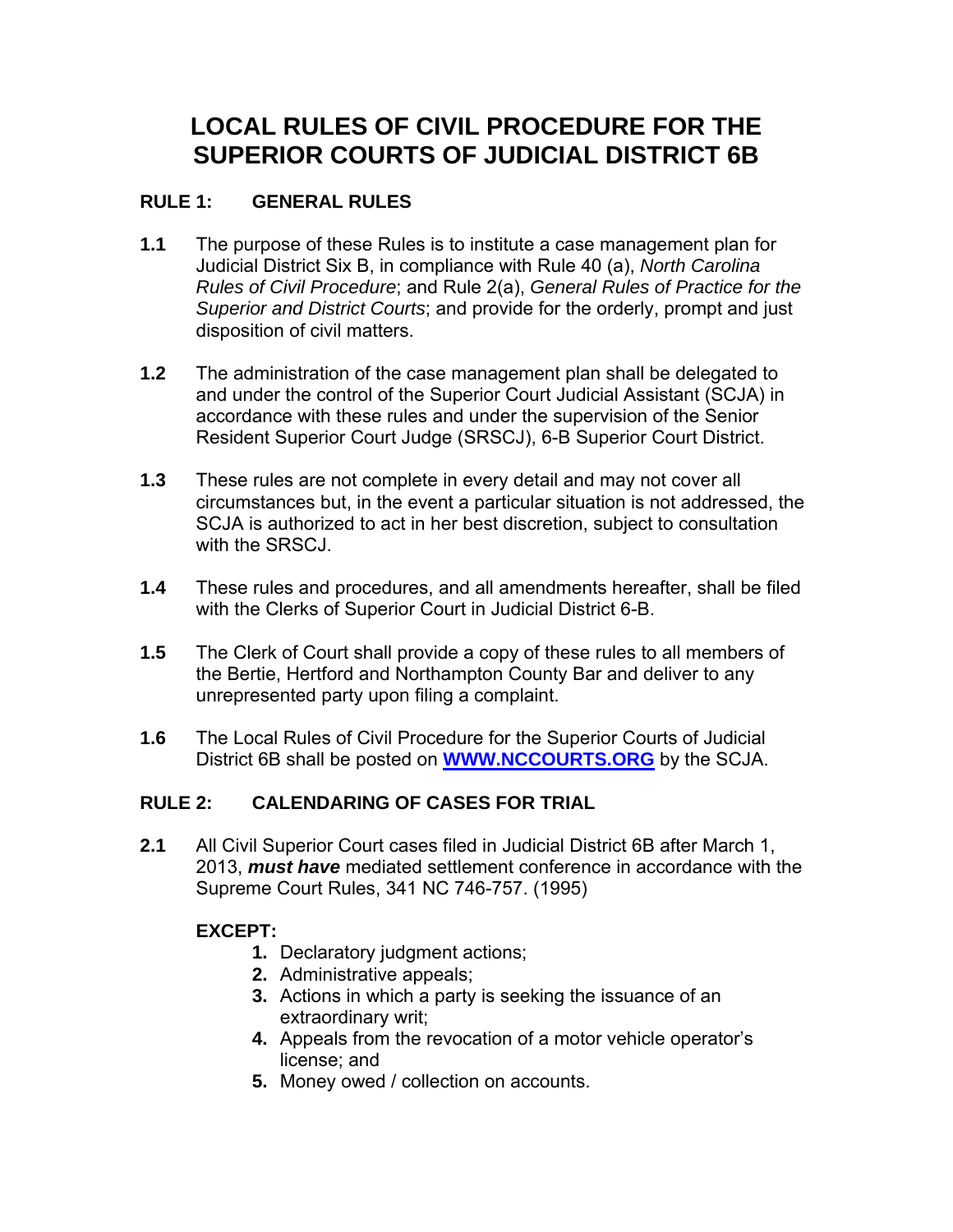- **2.2** Within twenty-one (21) days after receiving AOC-CV-811 (Attachment 1) any party claiming that the action is not subject to mediation shall present a letter stating the reasons for the claim to the SCJA with copies to all parties. Any party claiming otherwise shall immediately notify the SCJA in writing of the reasons for their objection with copies to all parties. (See Rule 1B(1), Supreme Court Rules.)
- **2.3** All Counsel and/or unrepresented party shall select a mediator, pursuant to N.C.G.S. § 7A-38.1(h) using Form AOC-CV-812 "Designation of Mediator". (Attachment 2) In the event counsel and/or any unrepresented party fail to designate a mediator, then the SCJA shall make such selection.
- **2.4** All communication with the court concerning mediated settlement conferences in the Six-B Judicial District should be addressed to:

Brenda Joyner Superior Court Judicial Assistant PO Box 489 Windsor, NC 27983 252-794-6846 252-794-6817 fax [brenda.joyner@nccourts.org](mailto:brenda.joyner@nccourts.org)

- **A.** The Clerk of Court may grant one Extension of Time to Set Mediation. Any subsequent extensions must by granted by the SRSCJ.
- **2.5** Within 30 days of the Mediator's Report (AOC-CV-813) (Attachment 3) advising that the matter has reached an impasse, the SCJA shall send a Trial Scheduling Notice (TSN) (Attachment 4) to all counsel of record and/or any unrepresented party having been served in the case by US mail or by placing it in counsel's personalized courthouse mailbox.
	- **A.** All counsel and/or unrepresented party shall select (or request) a trial date prior to the deadline specified in the TSN.
	- **B.** In the event counsel and/or any unrepresented party fail to select a trial date, then the SCJA shall make such selection.
	- **C.** A Discovery Scheduling Order (DSO) (attachment 5) will be issued by SCJA after a trial date has been selected. Deadlines in all cases shall be as follows (**unless the SRSCJ allows an amended DSO, or the parties execute a Consent DSO to be approved by SRSCJ**).
		- **1.** Written discovery 60 days prior to trial
		- **2.** Expert witness disclosure 60 days
		- **3.** Discovery depositions 30 days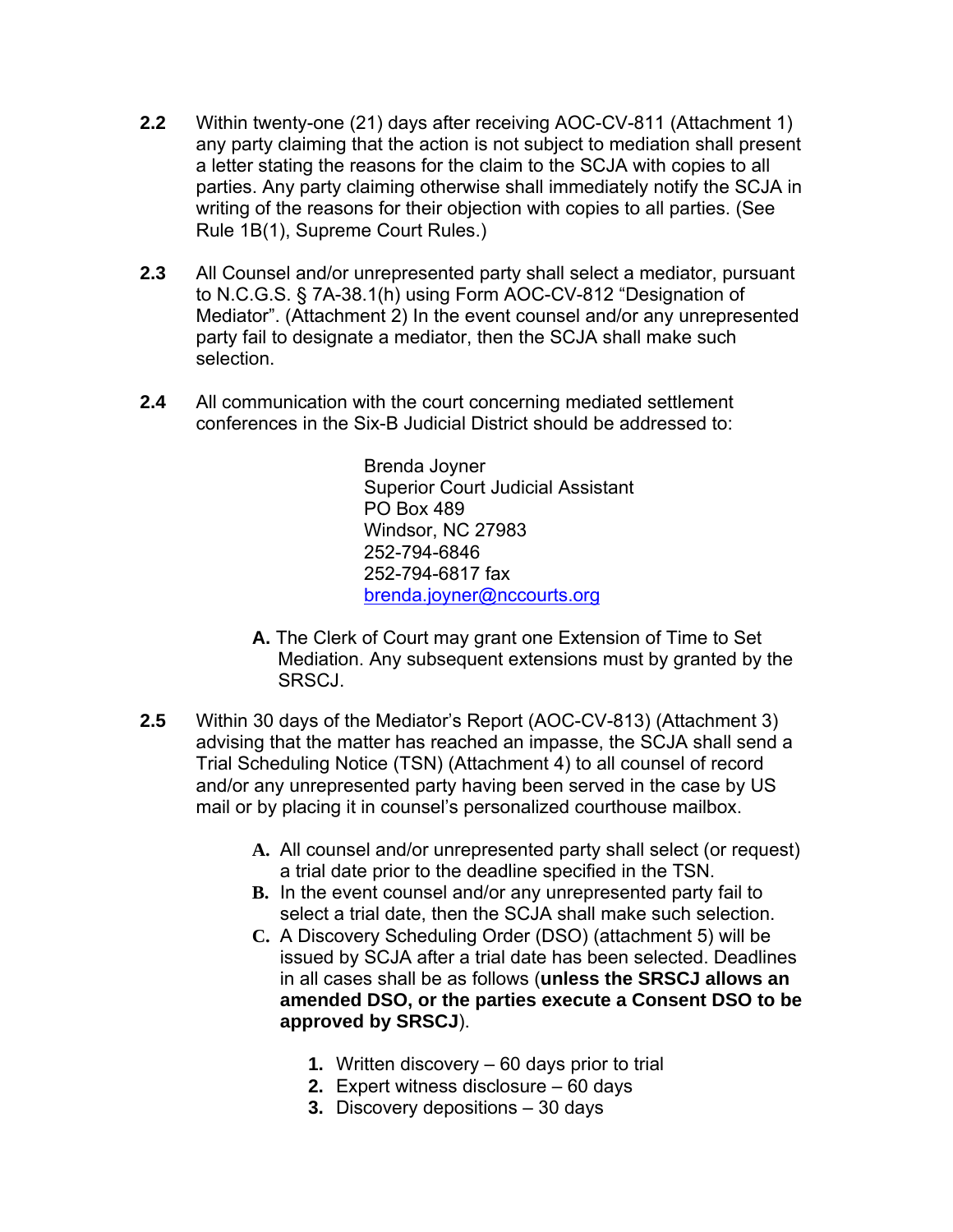- **4.** Completion of discovery (except de *bene esse* depositions) – 30 days
- **5.** Close of pleadings 15 days
- **6.** Dispositive motions 15 days
- **2.6** Four weeks prior to each civil session a Final Trial Calendar (FTC) shall be published by the SCJA. The FTC shall be distributed to counsel by posting on the web at **WWW.NCCOURTS.ORG**. Attorneys are required to subscribe to receive civil calendars. Printed calendars will not be mailed to attorneys or their clients after March 1, 2013. Distribution to any served but unrepresented party shall be mailed by the SCJA.
- **2.7** In the event a case is not reached at the session requested, counsel and/or any unrepresented party shall select another trial date pursuant to **Rule 2.5 A**. If counsel and/or any unrepresented party fail to select, then the SCJA will calendar the case on the next published FTC or soon thereafter.
- **2.8** If a case is settled after placement on any FTC, counsel and/or any unrepresented party shall notify the SCJA (within 48 hours of settlement) and advise who will prepare and present judgment and/or dismissal, and submit within 15 within days. (See Rule 6.1)

## **RULE 3: CONTINUANCES**

- **3.1** The continuance of a calendared case shall be granted only pursuant to Rule 40, *North Carolina Rules of Civil Procedure*, upon good cause shown and upon such changes and conditions as justice may require.
- **3.2** The SCJA, under the supervision of the SRSCJ, shall have exclusive authority to continue a calendared case prior to the first day of civil session.
- **3.3** Opposing counsel and/or any unrepresented party must be notified of the request for continuance prior to the delivery of the request to the SCJA.
- **3.4** A request for continuance must be received by the SCJA, in writing, at least 5 days prior to the first day of the civil session, if applicable.
- **3.5** A request for continuance shall state the specific reason(s) for the request and the proposed new trial date. Such request shall be copied and mailed to all opposing counsel and/or any unrepresented party. Counsel and/or any unrepresented party shall make their best efforts to agree upon a new trial date. The SCJA shall honor the requested date, if practicable.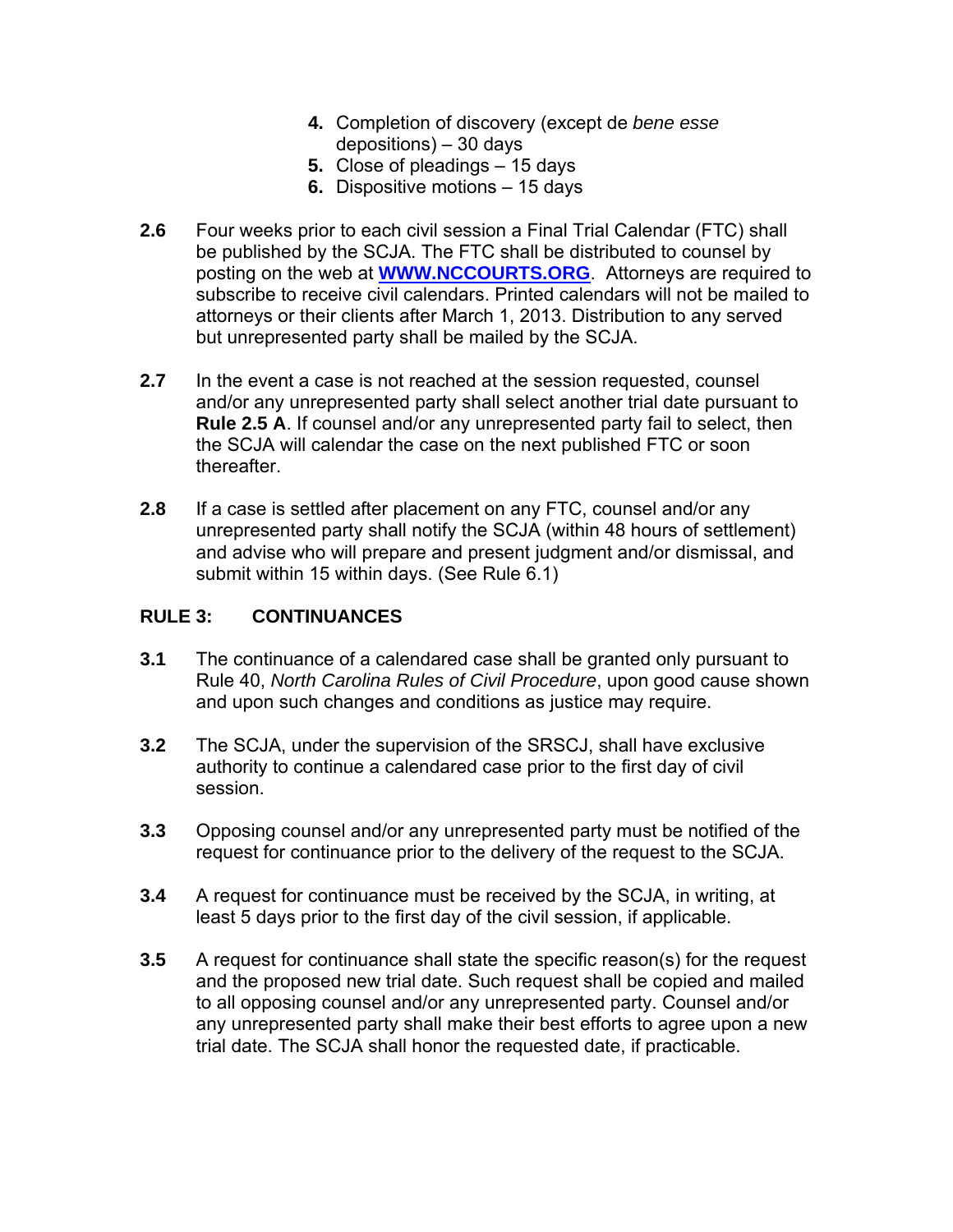- **3.6** Any opposing counsel and/or unrepresented party may, in writing, consent or object to a request for continuance.
- **3.7** The SCJA shall, in writing, promptly rule on any request for continuance, not withstanding the consent of the parties. Counsel and/or any unrepresented party may, by written motion, appeal the ruling of the SCJA to the SRSCJ. Such motion shall state specifically that the request for continuance was originally denied by the SCJA in addition to any other reason.
- **3.8** Absent permission from all adverse parties and/ or any unrepresented party, any ex parte request for continuance is improper and shall not be allowed, except for good cause shown. (See Rule 5)

## **RULE 4: MOTIONS**

- **4.1** The SCJA shall calendar all motions for hearing and non-trial matters.
- **4.2** Counsel and/or any unrepresented party shall file a written "Notice of Hearing" (NOH) with the SCJA in compliance with the minimum statutory notice requirement provided in the *North Carolina Rules of Civil Procedure* or not later than 3 business days prior to a requested date if all counsel and/or any unrepresented party waive the minimum statutory notice requirement, and consent thereto.
- **4.3** Counsel and/or any unrepresented party shall file a completed Calendar Request (Attachment 8) with the SCJA along with the NOH.
- **4.4** The NOH shall specify the name and address of all counsel and/or any unrepresented party. A copy of the NOH shall be served upon all opposing counsel and/or any unrepresented party, and shall serve as due notice.
- **4.5** At least 5 business days prior to the session, duly noticed motions shall appear on a printed calendar. *Only attorneys with a case on the motion calendar will receive a calendar via email or fax.*
- **4.6** In order to remove a motion before the session begins, the moving party must notify the SCJA, in writing, but only after obtaining the written consent of all counsel and/or any unrepresented party. The better practice would be to communicate via email with all parties, including the SCJA.
- **4.7** Failure to duly calendar a motion under these rules shall not be used as a basis for a continuance from a future trial calendar.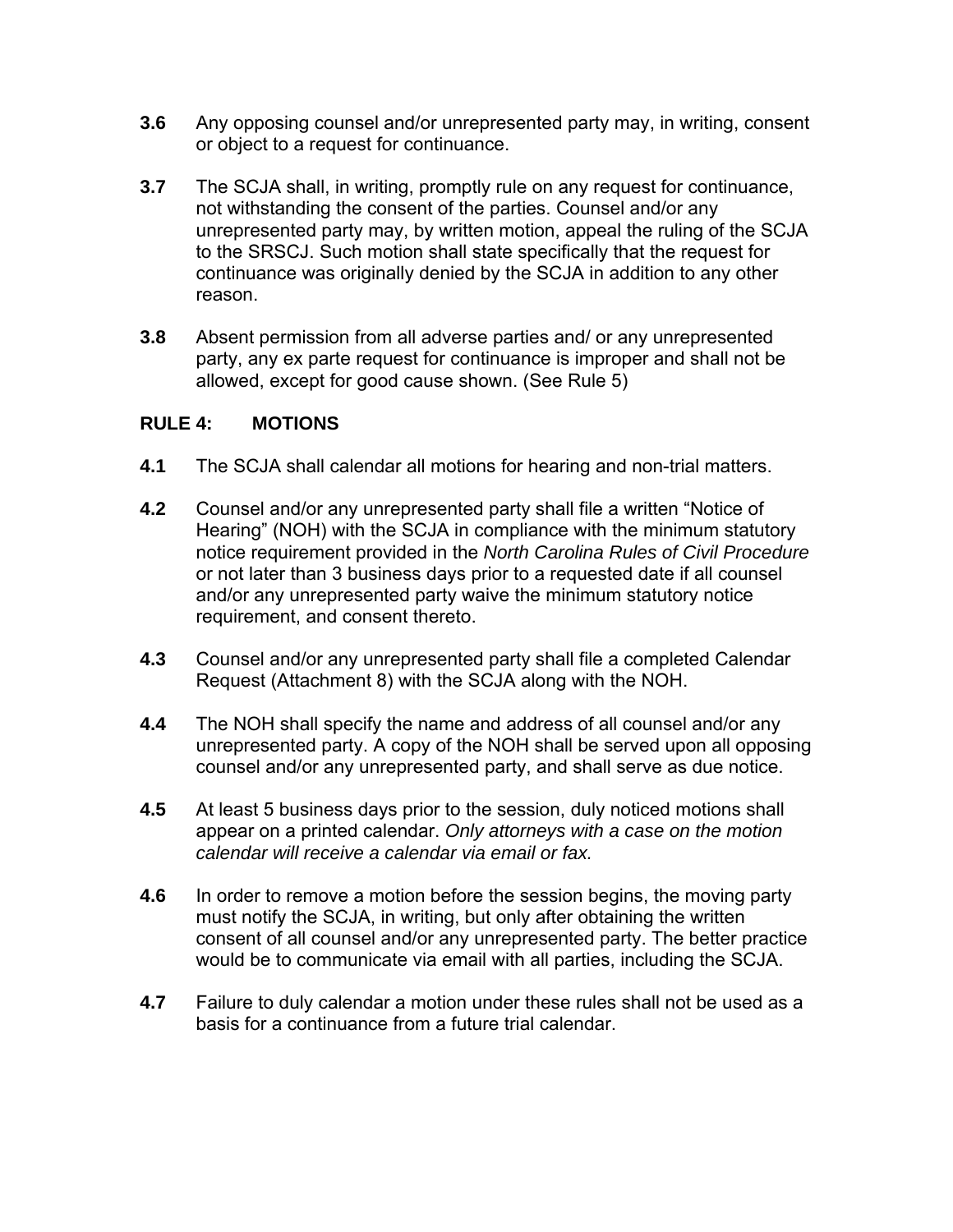## **RULE 5: CALENDAR CALL AND APPEARANCE OF ATTORNEYS**

- **5.1** The Presiding Judge shall call the calendar on the first day of the session, and thereafter as he/she may deem necessary.
- **5.2** Duly calendared cases shall be called in order which they appear, unless otherwise determined by the Presiding Judge.
- **5.3** Attorneys shall attend calendar call for each term of Superior Court unless any matter in which the attorney is involved is moot, settled, or continued.
- **5.4** When an attorney is notified to appear for the setting of a calendar, pretrial conference, hearing of a motion, or for trial, he/she must, consistent with the ethical requirements, appear or have a partner, associate, or another attorney familiar with the case present.

## **RULE 6 DELINQUENT CASES**

- **6.1** When any case has been settled, dismissed, ends in a jury verdict, or ends in a judge's order, the attorney and/or any unrepresented party has 15 days to submit proper pleadings to the Court. If pleadings are not submitted within that time, the case shall be deemed delinquent. (See to Rule 2.8)
- **6.2** After a case is determined delinquent, the SCJA shall re-calendar the case on the next motion calendar. The Presiding Judge (or the SRSCJ) shall have discretion to dismiss the case or to impose any appropriate sanction allowable by law.(See Rule 13)

## **RULE 7 PRE-TRIAL PROCEDURE**

.

**7.1 Rule 7**, *General Rules of Practice for the Superior and District Courts* shall control pre-trial conferences and pre-trial orders. A pre-trial order must be filed before the beginning of the scheduled session.

## **RULE 8 ADMINISTRATIVE CALENDARS**

- **8.1.1** The SCJA shall, as necessary, prepare and schedule administrative calendars (during jury and non-jury sessions) in order for the SRSCJ, or the Presiding Judge, to review the status of any delinquent, complex, aged, or non-disposed case. The judge shall have discretion to summarily resolve any issue which caused the case to appear on such administrative calendar.
- **8.2** The SRSCJ shall preside over all Administrative Calendars.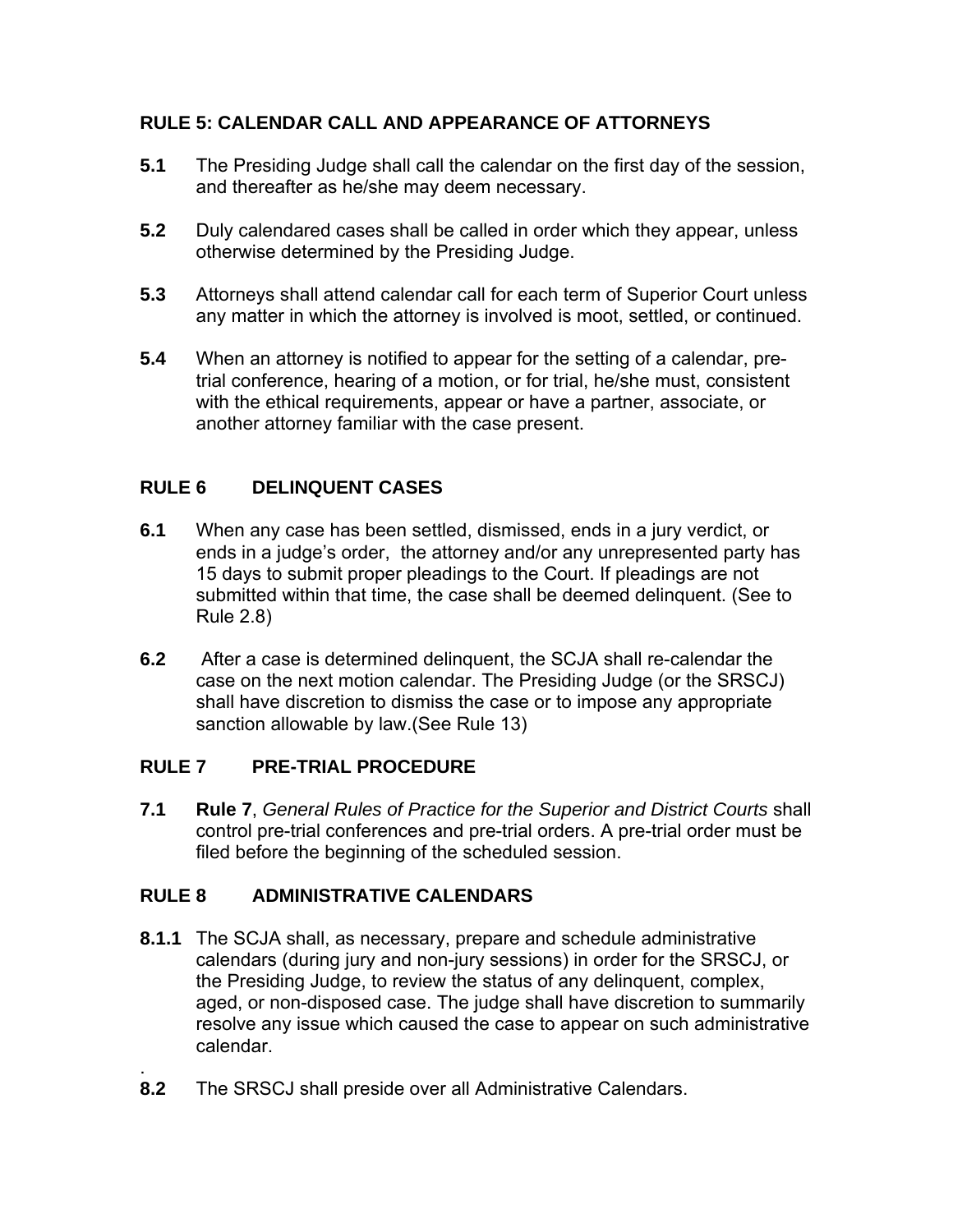- **8.3** The SRSCJ shall take appropriate action to insure prompt disposition of any pending motions or other matters necessary to move the case toward a conclusion.
- **8.4** The SCJA shall post the administrative calendars to **[WWW.NCCOURTS.ORG](http://www.nccourts.org/)**. (See Rule 2.6)

## **RULE 9 BANKRUPTCY CASES**

**9.1** Counsel of record for any party and/or any unrepresented party who has filed a petition for relief under the United States Bankruptcy Code, shall file with the Clerk of Superior Court a "Motion to Stay Proceedings," accompanied by a file-stamped copy of a "Certificate of Bankruptcy Filing" or Stay Proceeding" from the bankruptcy court having jurisdiction. A copy of the motion shall be served on the Clerk of Court and the SCJA. Upon receipt, the SCJA shall prepare an "Order to Close the File" (Attachment 6), stating the reason for closing the case. Nothing shall prohibit a case from being re-opened, at any time, for good cause shown.

## **RULE 10 INACTIVE CASES**

- **10.1** Inactive cases do not require monitoring, calendaring, or review. A case may be declared inactive by filing a Consent Motion with the SCJA, executed by, and served upon, all counsel of record and/or any unrepresented party. Upon filing, the SRSCJ (by the SCJA) shall order the Clerk of Superior Court to close and remove the case from the county's active docket (Attachment 7).
- **10.2** The SCJA shall also petition the court, from time to time, to declare as inactive, certain cases that are on appeal, cases in which there have been no activity over 180 days, cases in binding arbitration, cases removed to federal court, or cases in bankruptcy. Nothing shall prohibit a case from being re-activated, at any time, for good cause shown.

## **RULE 11 PRIORITY, PEREMPTORY, REMANDED, EXCEPTIONAL OR COMPLEX BUSINESS CASES**

- **11.1** Counsel shall, in writing, notify the SCJA (as soon as practicable) that priority status and peremptory setting is requested for a case. The authority for such request shall be cited in such notification. Counsel shall copy all opposing counsel and/or any unrepresented party.
- **11.2** The SCJA, on his/her own motion, may grant priority status and peremptorily calendar a case, for good cause shown.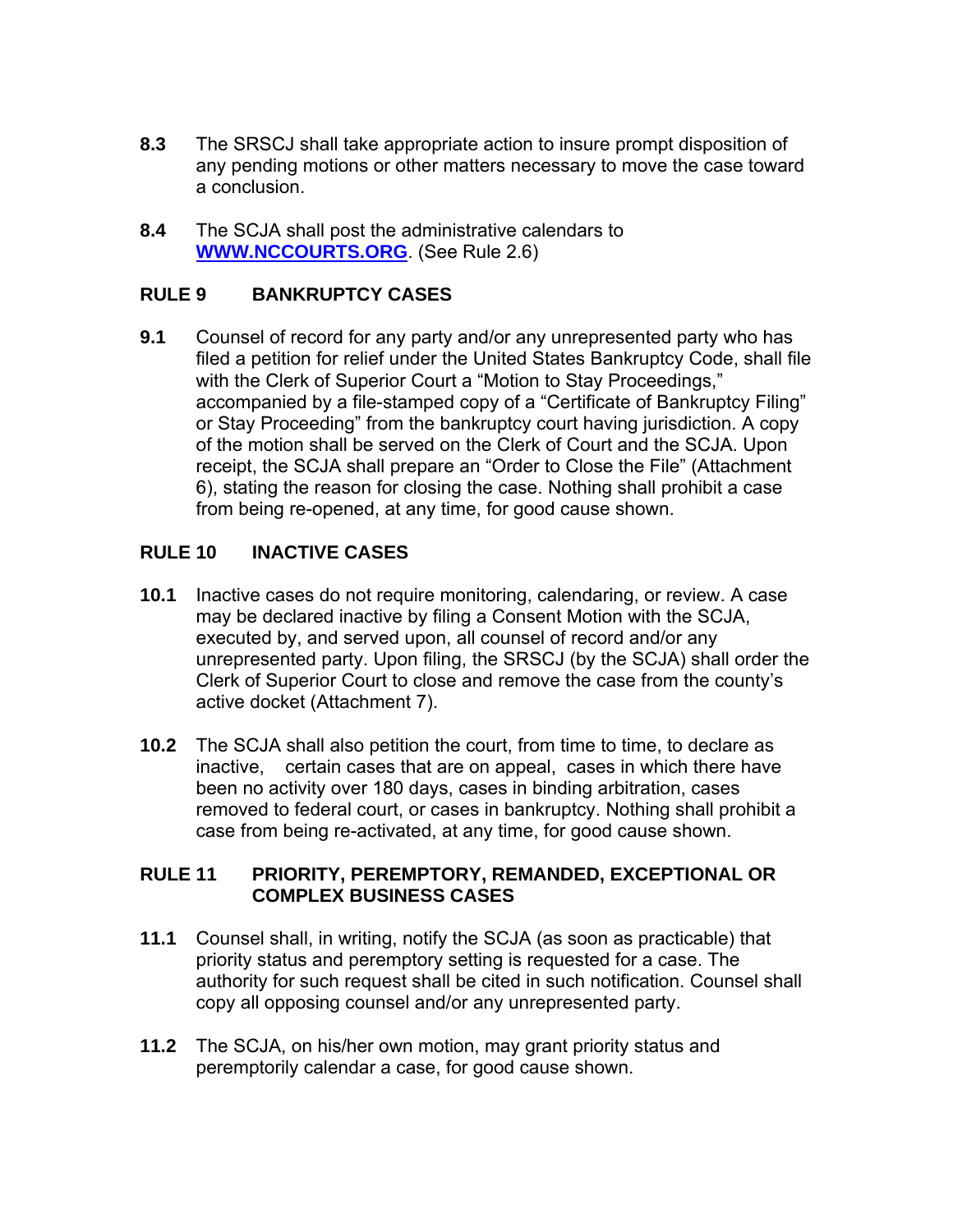- **11.3** If a priority case is continued, a written request for a new peremptory setting shall be made to the SCJA.
- **11.4** If a case is remanded from the Appellate Division to Superior Court, counsel shall notify the SCJA, in writing, to calendar the case for hearing or trial. After such notice, the SCJA shall calendar the case as soon as practicable, giving deference to scheduling requests from all counsel and/or any unrepresented party.
- **11.5** Any request by counsel and/or any unrepresented party to designate a case "Exceptional" or "Complex Business" under Rule 2.1, *General Rules of Practice for the Superior Court and District Courts*, shall be made within 30 days from the issuance of the DSO to the SRSCJ. Such motions shall be in writing stating the grounds therefore. The motion must include a certification that the movant has in good faith conferred or attempted to confer with all opposing counsel and/or any unrepresented party to obtain consent to the motion.
- **11.6** The SRSCJ may recommend to the Chief Justice that a case or cases be designated as "Exceptional" or "Complex Business"

## **RULE 12 STATUS CALENDARS**

- **12.1** Cases that are pending prior to March 1, 2013, shall be placed on a Status Calendar. The SCJA shall confer with the SRSCJ to consider the need for placement.
- **12.2** After placed on a status calendar, a TSN and DSO will be issued according to **Rule 2.**
- **12.3** Cases without any activity for six months or more will be moved to the Inactive Status. (See Rule 10)

## **RULE 13 SANCTIONS**

- **13.1** Should counsel of record and/or any unrepresented party fail to comply in good faith with any provision of these Local Rules, or the *General Rules of Practice for the Superior Court and District Courts*, the Court may, in its discretion, impose appropriate sanctions.
- **13.2** An order entered in substantial violation of these rules is subject to modification or vacation by the Senior Resident Judge.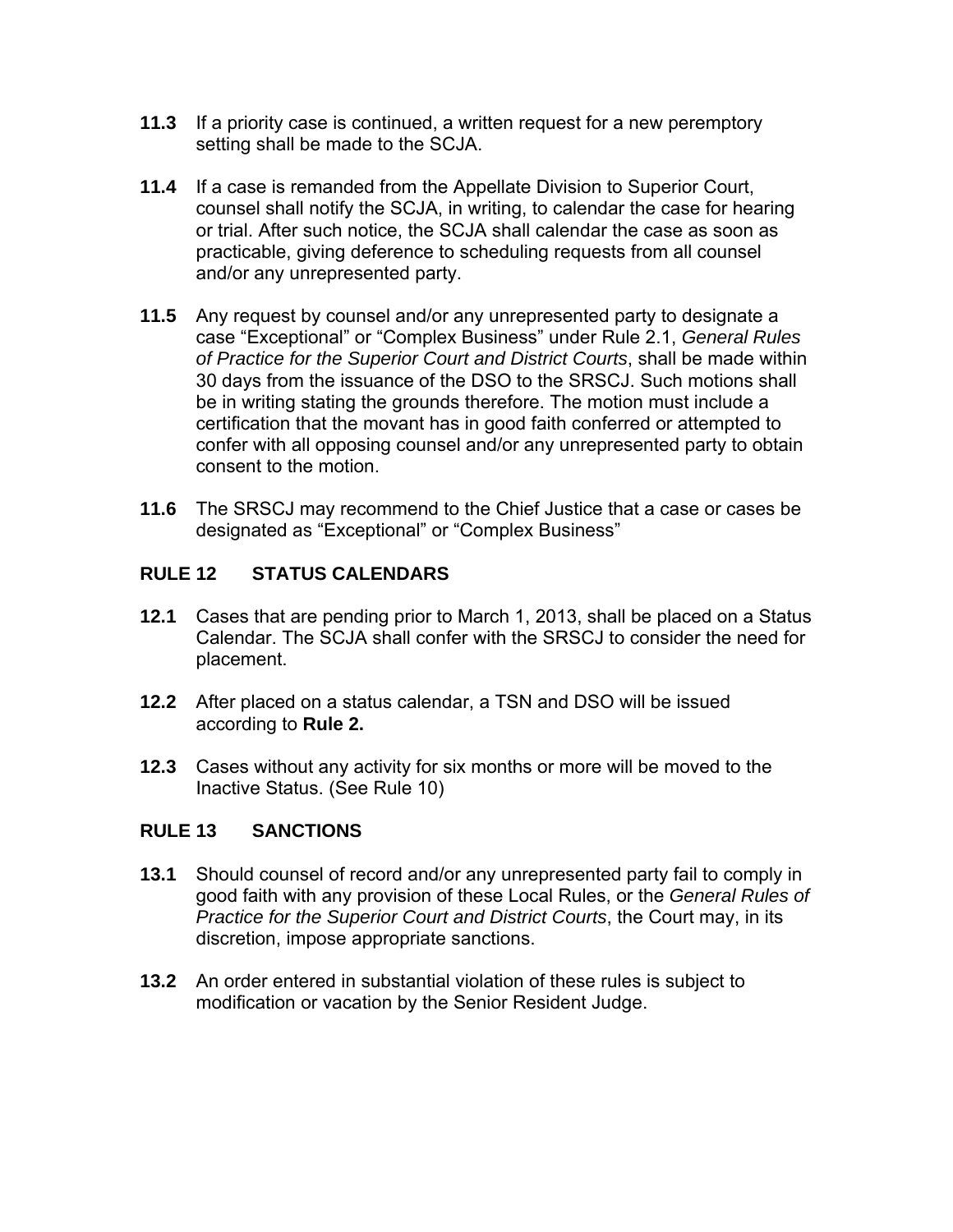These rules shall apply to all pending actions and shall be effective **March 1, 2013.** 

Entered on this the  $14^{th}$  day of **January, 2013**.

 Honorable CY A. Grant Senior Resident Superior Court Judge Judicial District 6B

 $\mathcal{L}_\text{max} = \mathcal{L}_\text{max} = \frac{1}{2} \sum_{i=1}^{n} \frac{1}{2} \sum_{i=1}^{n} \frac{1}{2} \sum_{i=1}^{n} \frac{1}{2} \sum_{i=1}^{n} \frac{1}{2} \sum_{i=1}^{n} \frac{1}{2} \sum_{i=1}^{n} \frac{1}{2} \sum_{i=1}^{n} \frac{1}{2} \sum_{i=1}^{n} \frac{1}{2} \sum_{i=1}^{n} \frac{1}{2} \sum_{i=1}^{n} \frac{1}{2} \sum_{i=1}^{n} \frac{1}{2} \sum$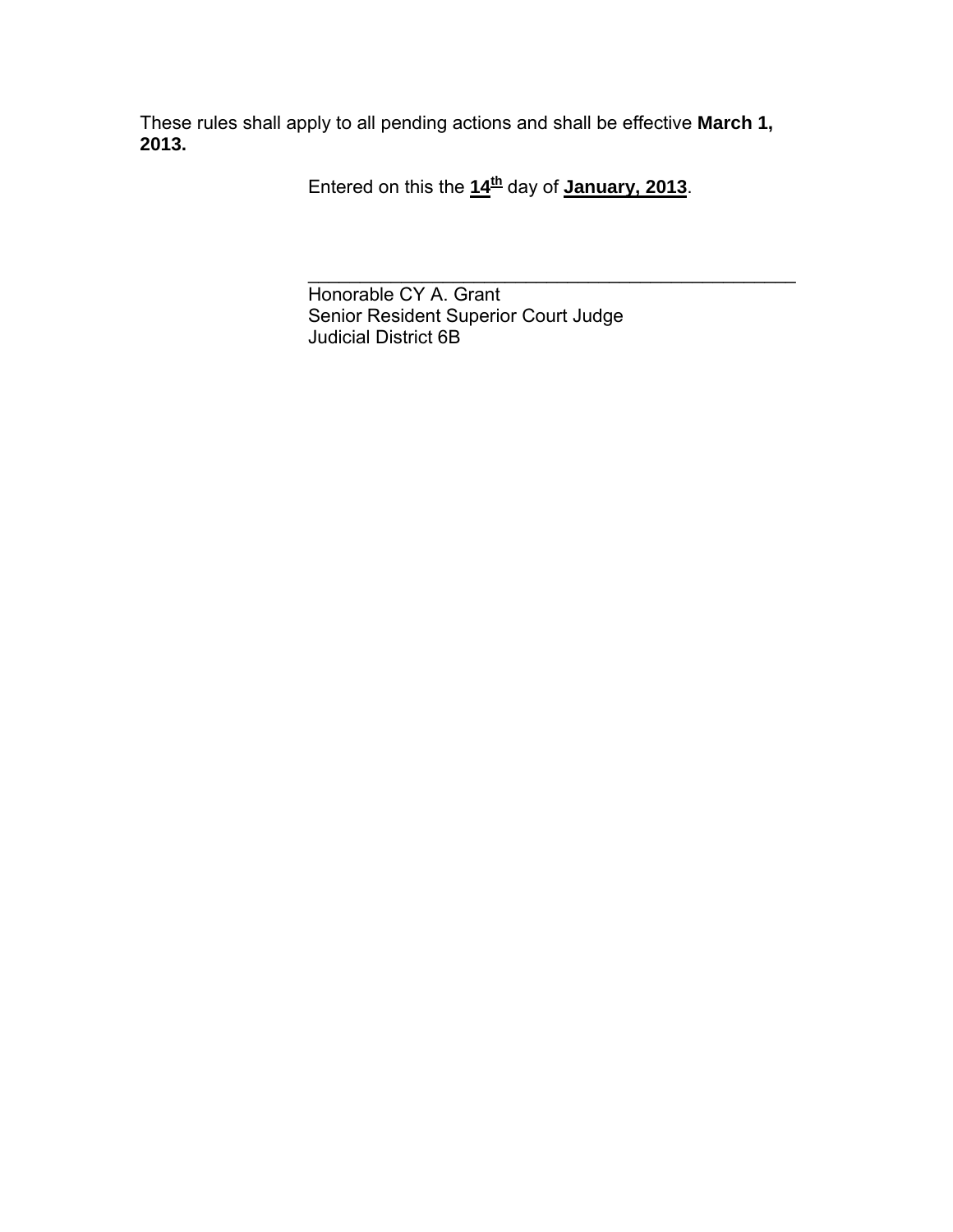| <b>STATE OF NORTH CAROLINA</b>                                                                                                                             | FileNo.                                                                                                                                                                                                                                                                                                                                                                                                                       |
|------------------------------------------------------------------------------------------------------------------------------------------------------------|-------------------------------------------------------------------------------------------------------------------------------------------------------------------------------------------------------------------------------------------------------------------------------------------------------------------------------------------------------------------------------------------------------------------------------|
| <b>County</b>                                                                                                                                              | In The General Court Of Justice<br>Superior Court Division                                                                                                                                                                                                                                                                                                                                                                    |
| Name Of Plaintiff(s)                                                                                                                                       | <b>ORDER FOR MEDIATED</b><br>SETTLEMENT CONFERENCE IN<br><b>SUPERIOR COURT AND</b><br><b>TRIAL CALENDAR NOTICE</b>                                                                                                                                                                                                                                                                                                            |
| Name Of Plaintiff's Attorney(s)                                                                                                                            | G.S. ?A-38.1; Rules 1 and 2 of Mediated Settlement Conferences<br>Deadline For Completion Of Mediated Settlement Conference                                                                                                                                                                                                                                                                                                   |
|                                                                                                                                                            |                                                                                                                                                                                                                                                                                                                                                                                                                               |
| <b>VERSUS</b><br>Name Of Defendant(s)                                                                                                                      | <b>Tentative Trial Date</b>                                                                                                                                                                                                                                                                                                                                                                                                   |
|                                                                                                                                                            | Name And Address Of Other Interested Party(ies) And Possible Lienholders                                                                                                                                                                                                                                                                                                                                                      |
| Name Of Defendant's Attorney(s)                                                                                                                            | Name And Address Of Attorney(s), If Applicable                                                                                                                                                                                                                                                                                                                                                                                |
|                                                                                                                                                            |                                                                                                                                                                                                                                                                                                                                                                                                                               |
| settlement conference, which shall be completed before the deadline shown above.                                                                           | In accordance with the Rules Implementing Mediated Settlement Conferences, it is ORDERED that this case be referred to a mediated                                                                                                                                                                                                                                                                                             |
| the Court of the selection of a certified mediator. Notice shall be on form AOC-CV-812. (Fillable form<br>http:1/www.nccourls.org!Forms!Oocuments/313.pdf) | Within twenty-one (21) days after the date of this Order, the parties may, by agreement, select a certified mediator to conduct their<br>mediated settlement conference. Within twenty-one (21) days after the date of this Order, the plaintiff or plaintiff's attorney shall notify                                                                                                                                         |
| by courl district. Once a mediator's name appears on your screen, click on it for a complete contact and availability listing.)                            | As an aid to mediator selection, the NC Dispute Resolution Commission maintains a list of certified superior court mediators on its web<br>site: www.nccourls.org/Citizens!CPrograms!MSC/Mediators/Oefault.asp (You may search for mediators by name of mediator, by city, or                                                                                                                                                 |
| be paid pursuant to Rule 7.B.                                                                                                                              | A mediator selected by agreement of the parties shall be compensated at a rate agreed upon between the mediator and the parties. A<br>court-appointed mediator shall be compensated at the rate of \$150 per hour for time spent in the mediated settlement conference, to be<br>billed in quarter hour segments. The conference fee shall be paid as provided for in Rule 7.F. In addition, a \$150 administrative fee shall |
| Court Judge, upon motion of a party and with notice to all parties and persons required to attend and the mediator.                                        | All persons required by Rule 4.A(1) to attend the conference shall be physically present unless such physical presence is excused<br>pursuant to the agreement of all parties and persons required to attend and the mediator or by an order of the Senior Resident Superior                                                                                                                                                  |
| AOC-CV-813 to the Court within ten (10) days after the conference is completed.                                                                            | The mediator shall schedule the date, time and location of the conference and timely notify all attorneys and unrepresented parties.<br>The conference shall be completed by the deadline for completion set forth above and the mediator shall report the results on form                                                                                                                                                    |
| Name Of Senior Resident Superior Court Judge (Type Or Print)<br>Date Of Order                                                                              | Signature Of Senior Resident Superior Court Judge                                                                                                                                                                                                                                                                                                                                                                             |
|                                                                                                                                                            | <b>TENTATIVE CALENDARING NOTICE</b>                                                                                                                                                                                                                                                                                                                                                                                           |
| not delay other proceedings, including trial (Rule 3E).]                                                                                                   | [This section is optional, to be used at the discretion of the Senior Resident Superior Courl Judge; however, mediated settlement shall                                                                                                                                                                                                                                                                                       |
| a published calendar, should settlement not be reached.                                                                                                    | Parties are notified of the following tentative calendaring schedule adopted by the Court. Final calendar notices will be provided through                                                                                                                                                                                                                                                                                    |
| Tentative Date For Hearing Of Motions                                                                                                                      |                                                                                                                                                                                                                                                                                                                                                                                                                               |
|                                                                                                                                                            | Original- File Copy-Plaintiff Copy-Defendant Copy-Mediator                                                                                                                                                                                                                                                                                                                                                                    |
| AOC-CV-811, Rev. 2/10<br>© 2010 Administrative Office of the Courts                                                                                        | <b>ATTACHMENT I</b>                                                                                                                                                                                                                                                                                                                                                                                                           |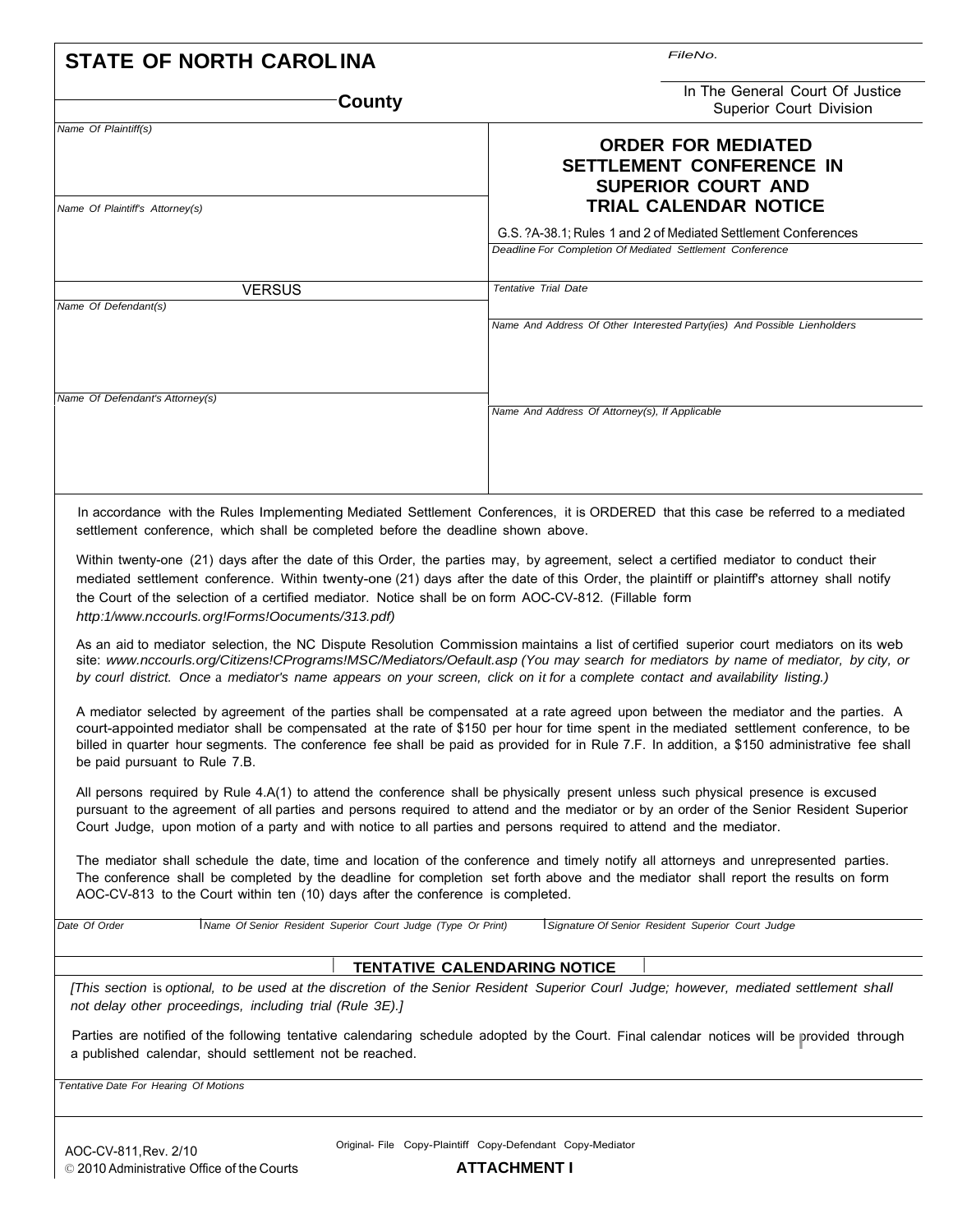| STATE OF NORTH CAROLINA                                             |                                                                                                                                 | FileNo.                                                                                                                                                                                                                                                                                                                                                                                                                     |  |
|---------------------------------------------------------------------|---------------------------------------------------------------------------------------------------------------------------------|-----------------------------------------------------------------------------------------------------------------------------------------------------------------------------------------------------------------------------------------------------------------------------------------------------------------------------------------------------------------------------------------------------------------------------|--|
|                                                                     | County                                                                                                                          | In The General Court of Justice<br><b>Superior Court Division</b>                                                                                                                                                                                                                                                                                                                                                           |  |
| Name Of Plaintfff(s)                                                |                                                                                                                                 |                                                                                                                                                                                                                                                                                                                                                                                                                             |  |
|                                                                     | Name And Address Of Plaintiff's Attorney (Or ProSe Plaintfffs Address)                                                          | <b>DESIGNATION OF MEDIATOR IN</b><br>SUPERIOR COURT CIVIL ACTION                                                                                                                                                                                                                                                                                                                                                            |  |
| Telephone No.                                                       | IFAX No. (if applicable)                                                                                                        | NOTICE:                                                                                                                                                                                                                                                                                                                                                                                                                     |  |
|                                                                     | Plaintiff's Attorney's Email Address (Or ProSe Plaintiff's Email Address)                                                       | Plaintiff's attorney should check and fill out<br>only one of the two Sections, sign below, and                                                                                                                                                                                                                                                                                                                             |  |
|                                                                     | <b>VERSUS</b>                                                                                                                   | return to the Senior Resident Superior Court Judge                                                                                                                                                                                                                                                                                                                                                                          |  |
| Name Of Defendant(s)                                                |                                                                                                                                 | within 21 days after the date of the Order for<br>Mediated Settlement Conference                                                                                                                                                                                                                                                                                                                                            |  |
|                                                                     | Name And Address Of Defendant's Attorney (Or ProSe Defendant's Address)                                                         | and distribute copies as noted below                                                                                                                                                                                                                                                                                                                                                                                        |  |
|                                                                     |                                                                                                                                 | G.S. 7A-38.1; Rule 2 of Mediated Settlement Conferences                                                                                                                                                                                                                                                                                                                                                                     |  |
|                                                                     |                                                                                                                                 | <b>Trial Date</b><br>Date Of Order Referring Matter To Mediation                                                                                                                                                                                                                                                                                                                                                            |  |
| Telephone No.                                                       | IFAX No. (if applicable)                                                                                                        | Deadline For Completion Of Mediated Settlement Conference                                                                                                                                                                                                                                                                                                                                                                   |  |
|                                                                     | Defendant's Attorney's Email Address (Or ProSe Defendant's Email Address)                                                       | <b>Tentative Trial Date</b>                                                                                                                                                                                                                                                                                                                                                                                                 |  |
| Name And Address Of Certified Mediator                              |                                                                                                                                 | has agreed to serve in this case and is certified pursuant to the Rules Of Mediated Settlement Conferences.<br>Telephone No.                                                                                                                                                                                                                                                                                                |  |
|                                                                     |                                                                                                                                 | FAX No. (if applicable)                                                                                                                                                                                                                                                                                                                                                                                                     |  |
| Mediator's Email Address                                            |                                                                                                                                 |                                                                                                                                                                                                                                                                                                                                                                                                                             |  |
| agreement.)                                                         |                                                                                                                                 | The parties and the mediator have agreed upon the mediator's rate of compensation as follows: (specify all terms of the compensation                                                                                                                                                                                                                                                                                        |  |
| availability listing.                                               |                                                                                                                                 | NOTE: As an aid to mediator selection, the NC Dispute Resolution Commission maintains a list of certified superior court mediators at<br>www.ncdrc.org. Click on "List of Mediators" from the left-hand menu then click on "Mediated Settlement Conference Program." You may<br>search for mediators by name or by judicial district. Once a mediator's name appears on your screen, click on it for a complete contact and |  |
|                                                                     | D SECTION 2- MOTION FOR COURT APPOINTMENT OF MEDIATOR                                                                           |                                                                                                                                                                                                                                                                                                                                                                                                                             |  |
|                                                                     | The above named case was referred to a mediated settlement conference.                                                          | After a full and frank discussion, the parties have been unable to agree upon the selection of a mediator and move the Senior                                                                                                                                                                                                                                                                                               |  |
| Date                                                                | Resident Superior Court Judge to appoint a certified mediator to conduct their conference.<br>Name Of Attorney (Or ProSe Party) | Signature Of Attorney (Or ProSe Party)                                                                                                                                                                                                                                                                                                                                                                                      |  |
|                                                                     |                                                                                                                                 |                                                                                                                                                                                                                                                                                                                                                                                                                             |  |
|                                                                     |                                                                                                                                 |                                                                                                                                                                                                                                                                                                                                                                                                                             |  |
|                                                                     |                                                                                                                                 | Original-File Copy-Senior Resident Superior Court Judge or his/her designee<br>Copy-Plaintiff Copy-Defendant Copy-Mediator                                                                                                                                                                                                                                                                                                  |  |
| AOC-CV-812, Rev.12/09<br>© 2009 Administrative Office of the Courts |                                                                                                                                 | (Over)                                                                                                                                                                                                                                                                                                                                                                                                                      |  |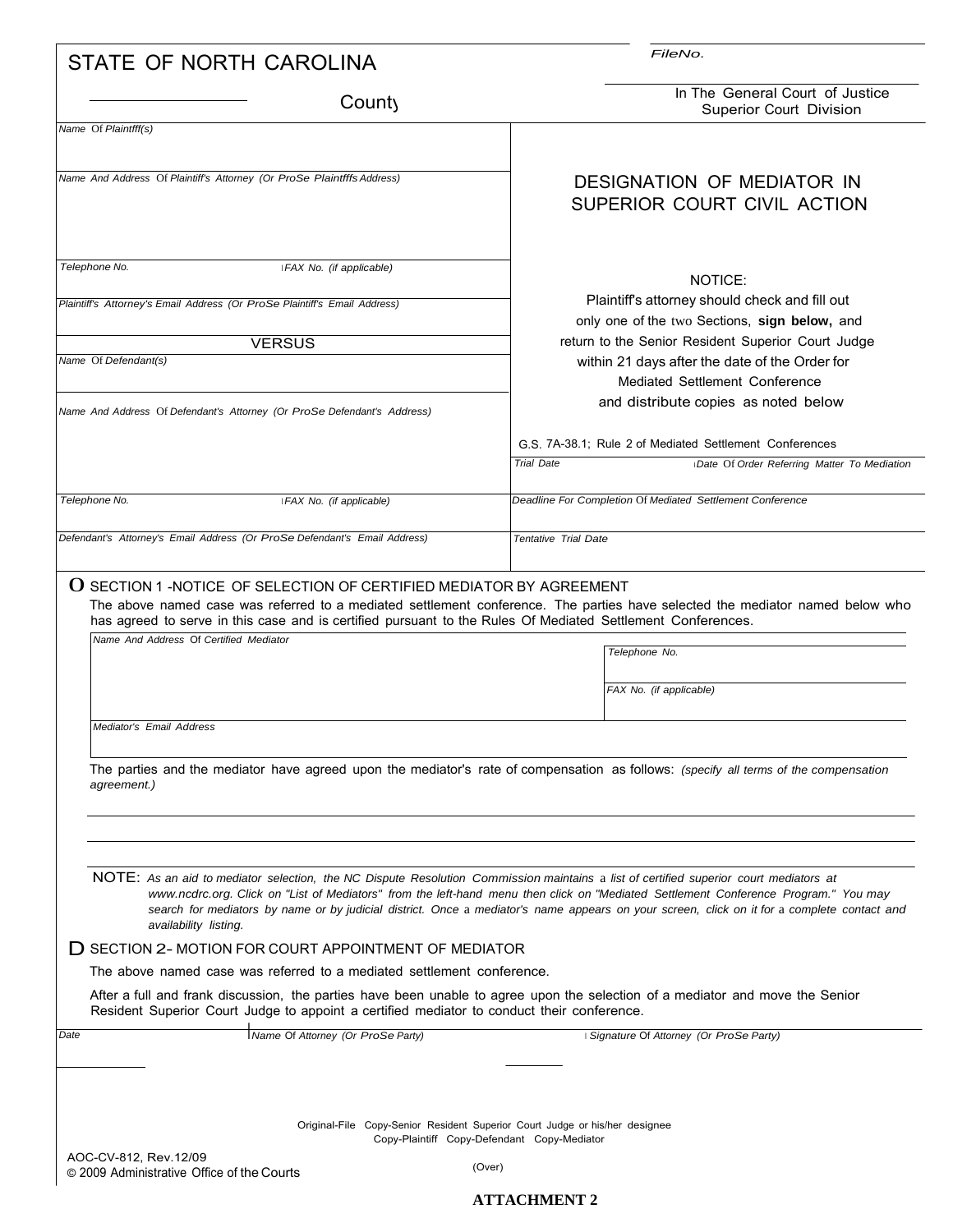|                                        |                                                                                                                                                                                                                   | <b>ORDER OF APPOINTMENT</b>   |                                                                                                                                                                                                                                                                                                                                                                                                                                                                   |
|----------------------------------------|-------------------------------------------------------------------------------------------------------------------------------------------------------------------------------------------------------------------|-------------------------------|-------------------------------------------------------------------------------------------------------------------------------------------------------------------------------------------------------------------------------------------------------------------------------------------------------------------------------------------------------------------------------------------------------------------------------------------------------------------|
|                                        | selection or nomination of a mediator within twenty-one (21) days after this case was ordered to mediation, the Court appoints the<br>following certified mediator to conduct the mediated settlement conference. |                               | The parties having reported their failure to agree upon the selection of a mediator or the parties having failed to notify the Court of their                                                                                                                                                                                                                                                                                                                     |
| Name And Address Of Certified Mediator |                                                                                                                                                                                                                   | Telephone No.                 |                                                                                                                                                                                                                                                                                                                                                                                                                                                                   |
|                                        |                                                                                                                                                                                                                   |                               | FAX No. (if applicable)                                                                                                                                                                                                                                                                                                                                                                                                                                           |
| Mediator's Email Address               |                                                                                                                                                                                                                   |                               |                                                                                                                                                                                                                                                                                                                                                                                                                                                                   |
| is completed.                          |                                                                                                                                                                                                                   |                               | NOTICE TO MEDIATOR: The mediator shall be responsible for reserving a place and making arrangements for the conference and giving timely<br>notice to all attorneys and unrepresented parties of the time and location of the conference. The mediated settlement conference shall be completed by<br>the completion deadline set forth above, and the mediator shall report the results of the conference to the Court within ten (10) days after the conference |
| Date                                   | I Name Of Senior Resident Superior Court Judge (Type Or Print)                                                                                                                                                    |                               | I Signature Of Senior Resident Superior Court Judge                                                                                                                                                                                                                                                                                                                                                                                                               |
|                                        |                                                                                                                                                                                                                   | <b>CERTIFICATE OF SERVICE</b> |                                                                                                                                                                                                                                                                                                                                                                                                                                                                   |
|                                        |                                                                                                                                                                                                                   |                               | The undersigned hereby certifies that on this date a copy of the foregoing Designation of Mediator in the Superior Court Civil Action was<br>served on the above-selected mediator and the parties at the addresses below by placing a copy of the same in the United States Mail,<br>postage prepaid. (Please provide names and addresses for the mediator and parties served in the spaces below. Attach additional sheets if necessary.)                       |
| Mediator                               |                                                                                                                                                                                                                   | Party Or Attorney             |                                                                                                                                                                                                                                                                                                                                                                                                                                                                   |
|                                        |                                                                                                                                                                                                                   |                               |                                                                                                                                                                                                                                                                                                                                                                                                                                                                   |
| Party Or Attorney                      |                                                                                                                                                                                                                   | Party Or Attorney             |                                                                                                                                                                                                                                                                                                                                                                                                                                                                   |
| Party Or Attorney                      |                                                                                                                                                                                                                   | Party Or Attorney             |                                                                                                                                                                                                                                                                                                                                                                                                                                                                   |
| Party or Attorney                      |                                                                                                                                                                                                                   | Party Or Attorney             |                                                                                                                                                                                                                                                                                                                                                                                                                                                                   |
| Date                                   | Name Of Party (Type Or Print)                                                                                                                                                                                     |                               | Signature Of Party or Party's Attorney                                                                                                                                                                                                                                                                                                                                                                                                                            |
|                                        |                                                                                                                                                                                                                   |                               |                                                                                                                                                                                                                                                                                                                                                                                                                                                                   |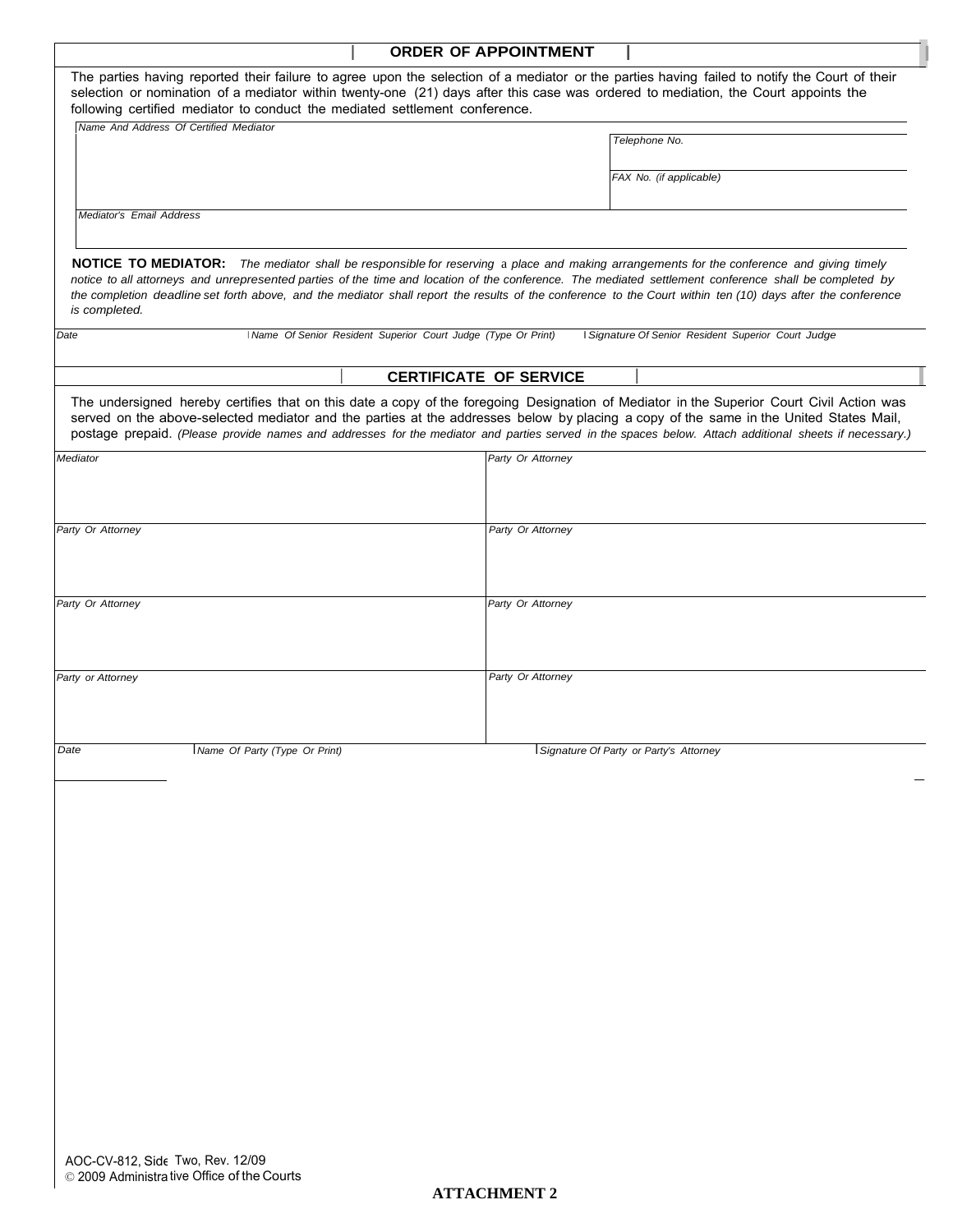|                      | <b>STATE OF NORTH CAROLINA</b>                                  | File No.                                                                                                                                                                                                                                                                                                                                            |
|----------------------|-----------------------------------------------------------------|-----------------------------------------------------------------------------------------------------------------------------------------------------------------------------------------------------------------------------------------------------------------------------------------------------------------------------------------------------|
|                      | County                                                          | In The General Court Of Justice<br><b>Superior Court Division</b>                                                                                                                                                                                                                                                                                   |
| Name Of Plaintiff(s) |                                                                 |                                                                                                                                                                                                                                                                                                                                                     |
|                      | <b>VERSUS</b>                                                   | <b>REPORT OF MEDIATOR</b>                                                                                                                                                                                                                                                                                                                           |
| Name Of Defendant(s) |                                                                 | <b>IN SUPERIOR COURT</b>                                                                                                                                                                                                                                                                                                                            |
|                      | Name And Address Of Mediator                                    | <b>CIVIL ACTION</b>                                                                                                                                                                                                                                                                                                                                 |
|                      |                                                                 | G.S. 7A-38.1; Rules 6.B.(4) Of Mediated Settlement Conferences                                                                                                                                                                                                                                                                                      |
|                      |                                                                 | Telephone No.<br>FAX No. (if applicable)                                                                                                                                                                                                                                                                                                            |
|                      | $\Box$ voluntarily conducted in this case:                      | 1. The undersigned mediator reports the following results of a mediated settlement conference either $\Box$ ordered or                                                                                                                                                                                                                              |
|                      | a. Conference<br>$\Box$ was held.<br>$\Box$ was not held.       |                                                                                                                                                                                                                                                                                                                                                     |
|                      |                                                                 |                                                                                                                                                                                                                                                                                                                                                     |
|                      |                                                                 |                                                                                                                                                                                                                                                                                                                                                     |
|                      | reported the case settled:                                      | 2. If the case was reported settled prior to or during a recess of the conference, provide the name of the person(s) who<br><u> 1980 - Jan Salam Barat, masjid a shekara ta 1980 - An tsara ta 1980 - An tsara ta 1980 - An tsara ta 1980 -</u>                                                                                                     |
|                      | 3. The parties reached an:<br>$\Box$ agreement on all issues.   | $\Box$ impasse.                                                                                                                                                                                                                                                                                                                                     |
| 4.                   | The following closing document is to be filed:                  | If the case was settled, then, as required by MSC Rule 6.B.(4)(b), mediator has advised the parties that<br>MSC Rule 4.C. requires that closing documents be filed with the court within 30 days of settlement (or 90 days if<br>a State or political subdivision is involved) or before expiration of the mediation deadline, whichever is longer. |
| а.                   | $\Box$ voluntary dismissal with prejudice.<br>consent judgment. | $\Box$ voluntary dismissal without prejudice.                                                                                                                                                                                                                                                                                                       |
|                      |                                                                 | b. Name, address, email and telephone number of party or attorney who is to file the closing document:                                                                                                                                                                                                                                              |
|                      | Name:                                                           |                                                                                                                                                                                                                                                                                                                                                     |
|                      | Address:                                                        |                                                                                                                                                                                                                                                                                                                                                     |
|                      | Telephone number: (                                             |                                                                                                                                                                                                                                                                                                                                                     |
| Name                 | 5. Names of those who attended the conference:                  | Affiliation (e.g., party, attorney, insurance company representative, lien<br>holder or other).                                                                                                                                                                                                                                                     |
|                      |                                                                 |                                                                                                                                                                                                                                                                                                                                                     |
|                      |                                                                 |                                                                                                                                                                                                                                                                                                                                                     |
|                      |                                                                 |                                                                                                                                                                                                                                                                                                                                                     |
|                      |                                                                 |                                                                                                                                                                                                                                                                                                                                                     |
|                      |                                                                 |                                                                                                                                                                                                                                                                                                                                                     |
|                      |                                                                 |                                                                                                                                                                                                                                                                                                                                                     |
|                      |                                                                 |                                                                                                                                                                                                                                                                                                                                                     |
|                      |                                                                 |                                                                                                                                                                                                                                                                                                                                                     |
|                      |                                                                 |                                                                                                                                                                                                                                                                                                                                                     |
|                      |                                                                 |                                                                                                                                                                                                                                                                                                                                                     |
|                      |                                                                 |                                                                                                                                                                                                                                                                                                                                                     |

-

Original-File Copy - Senior Resident Superior Court Judge or his/her designee Copy-Plaintiff Copy-Defendant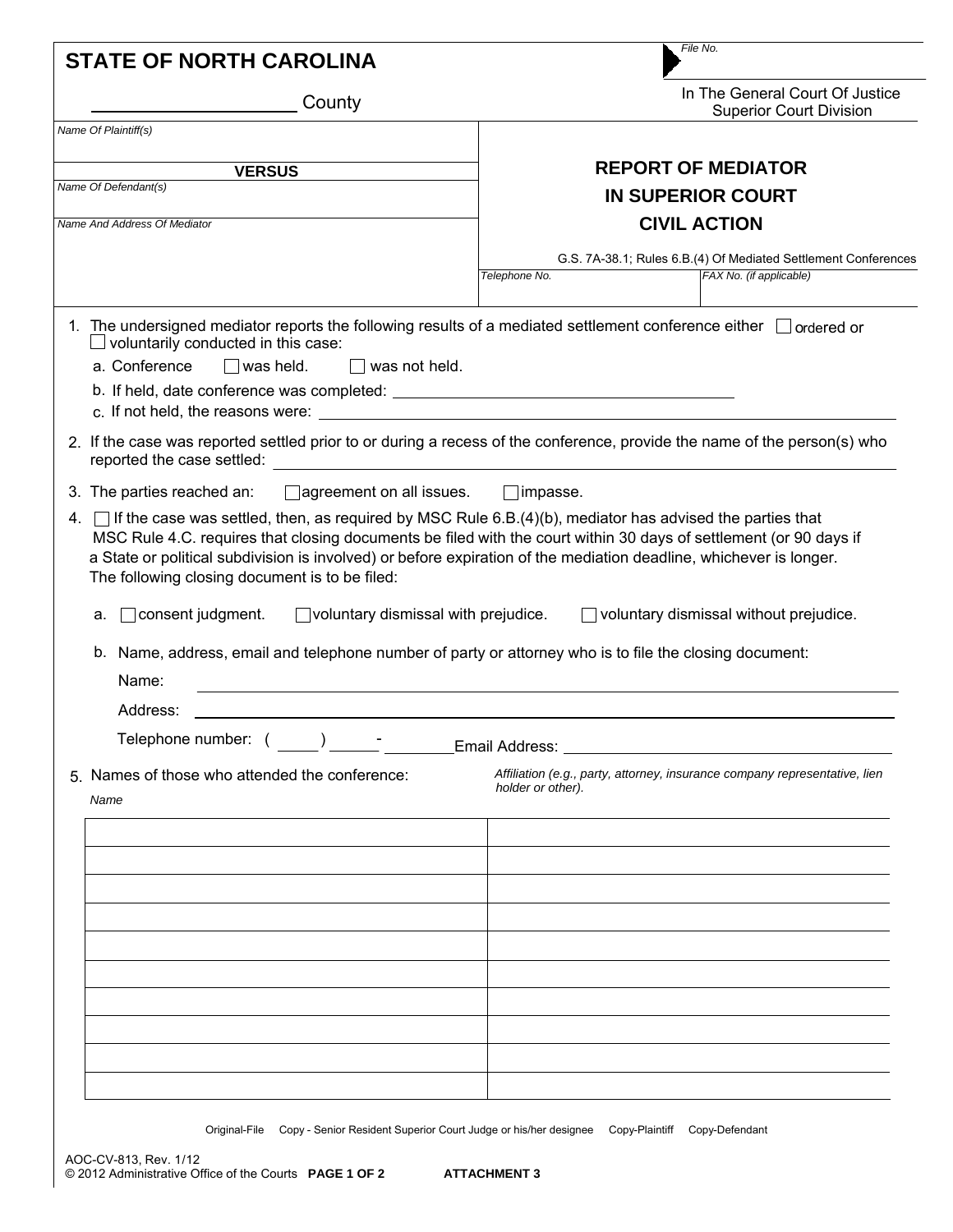| $\ldots$ |
|----------|
|          |
|          |
|          |
|          |
|          |
|          |
|          |
|          |
|          |
|          |
|          |
|          |
|          |
|          |
|          |
|          |

| <b>MEDIATOR'S FEE</b>                                                                                                                                                                                |                                           |                                          |
|------------------------------------------------------------------------------------------------------------------------------------------------------------------------------------------------------|-------------------------------------------|------------------------------------------|
|                                                                                                                                                                                                      | <b>Court-Appointed</b><br><b>Mediator</b> | <b>Party-Selected</b><br><b>Mediator</b> |
| ADMINISTRATIVE FEE (MSC RULE 7.B. or as privately agreed with party-selected mediator)                                                                                                               | \$<br>150.00                              | \$                                       |
| MEDIATION FEE (MSC RULE 7.B.): (\$150.00 per hour for time spent in conference for court-<br>appointed mediator, billed in quarter hour segments, or privately set fee for party-selected mediator.) | \$                                        | \$                                       |
| Total Time Spent In Mediated Settlement Conference(s):<br>Hours<br>Minutes                                                                                                                           |                                           |                                          |
| POSTPONEMENT/CANCELLATION FEE (MSC RULE 7.E or as privately agreed with party-selected  <br><i>mediator</i> )                                                                                        | $\sqrt{3}$                                | Φ                                        |
| <b>TOTAL FEE</b>                                                                                                                                                                                     | Φ                                         |                                          |

All fees of the mediator have been paid except as follows:

| <b>Name Of Party Owing Balance</b> | <b>Address Of Party</b> | <b>Amount Of Balance</b> |
|------------------------------------|-------------------------|--------------------------|
|                                    |                         | \$                       |
|                                    |                         | \$.                      |
|                                    |                         | S                        |
|                                    |                         | S                        |
|                                    |                         |                          |

Name of any party filing motion for relief from obligation to pay mediator's fee: *(Please attach motion for relief*.)

I have filed this report with the Court as required within ten (10) days after conclusion of the conference or within ten (10) day of being advised by a party that this case settled before the date scheduled for mediation or during a recess of the conferenc

| ۰,<br>---- | ۰. |
|------------|----|
|            |    |

*Date Name Of Mediator (Type Or Print) Signature Of Mediator*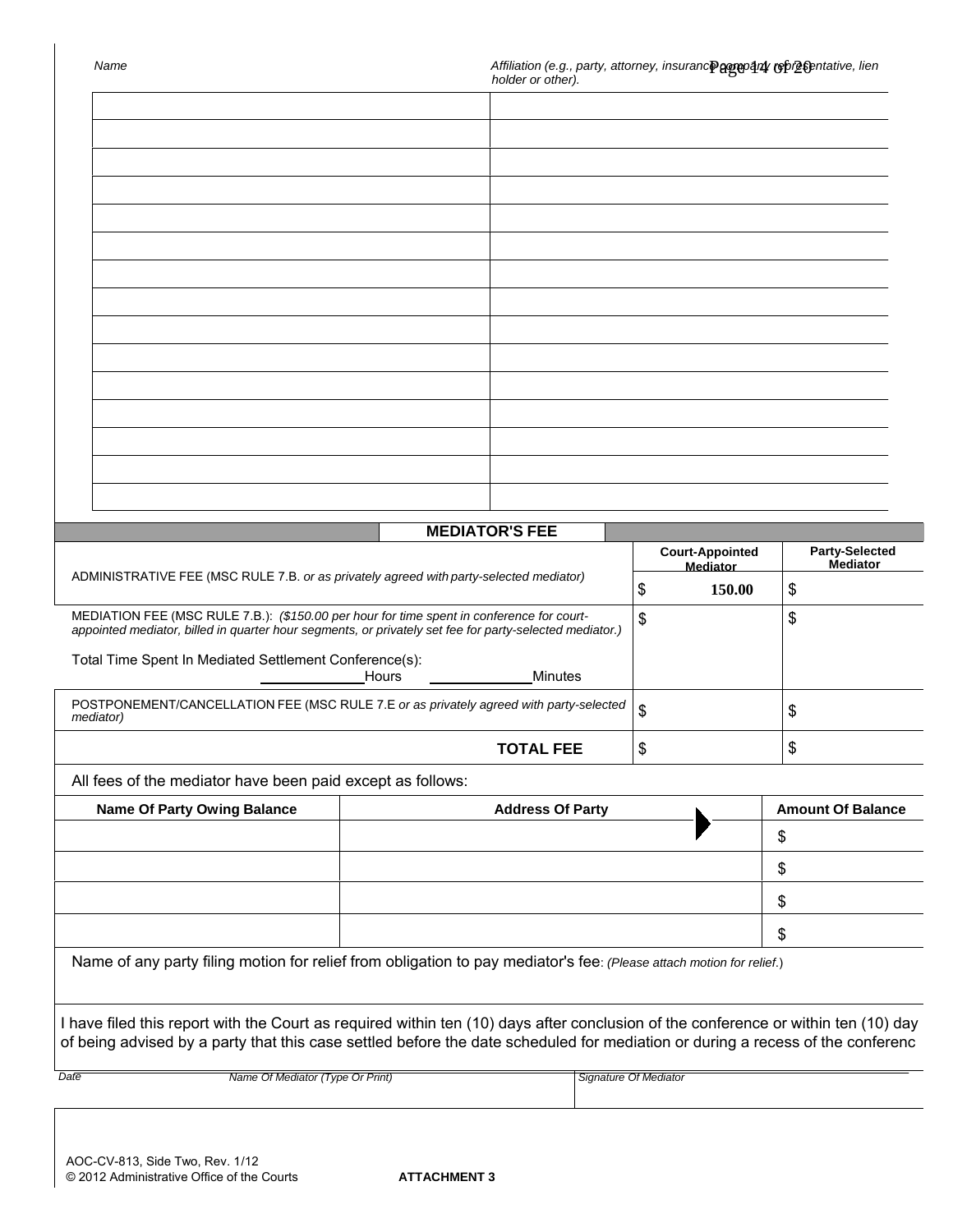## STATE OF NORTH CAROLINA ► File No.

*Name of Plaintiff(s)* 

*Name and Number of Plaintiff's Attorney*

*Name of Defendant(s)* 

*Name and Number of Defendant's Attorney*

In the General Court of Justice<br>
County **County** County Superior Court Division

## **VERSUS TRIAL SCHEDULING NOTICE**  **(TSN)**

**Local Rule 2.5**

A. All counsel and/or any unrepresented party shall select a trial date.

B. In the event counsel and/or any unrepresented party fail to select a trial date prior to the deadline specified below, then the SCJA shall make such selection.

C. The continuance of a calendared case shall be granted only for good cause shown.

D. All selections shall be submitted to the SCJA at the address or email below.

#### **PLEASE CHOOSE FROM THE FOLLOWING 2013 TRIAL DATES**

| January 21    | February 25     | March 11    | April 8         | May 6         |
|---------------|-----------------|-------------|-----------------|---------------|
| <b>Bertie</b> | <b>Hertford</b> | Northampton | <b>Hertford</b> | <b>Bertie</b> |
| *July 15 & 22 | August 12       | August 19   | September 9     | November 4    |
| <b>Bertie</b> | <b>Bertie</b>   | Northampton | <b>Hertford</b> | Hertford      |

\_\_\_\_\_\_\_\_\_\_\_\_\_\_\_\_\_\_\_\_\_\_\_\_\_\_\_\_\_\_\_\_\_ \_\_\_\_\_\_\_\_\_\_\_\_\_\_\_\_\_\_\_\_\_ Signature Date

#### **\* ADMINISTRATIVE WEEK**

Brenda Joyner, Judicial Assistant PO Box 489 Windsor, NC 27839 Email: br[enda.joyner@nccourts.org](mailto:brenda.joyner@nccourts.org) Phone: (252) 794-6846 Fax: (252) 794-6817

**ATTACHMENT 4** (*REVISED 4/25/13*)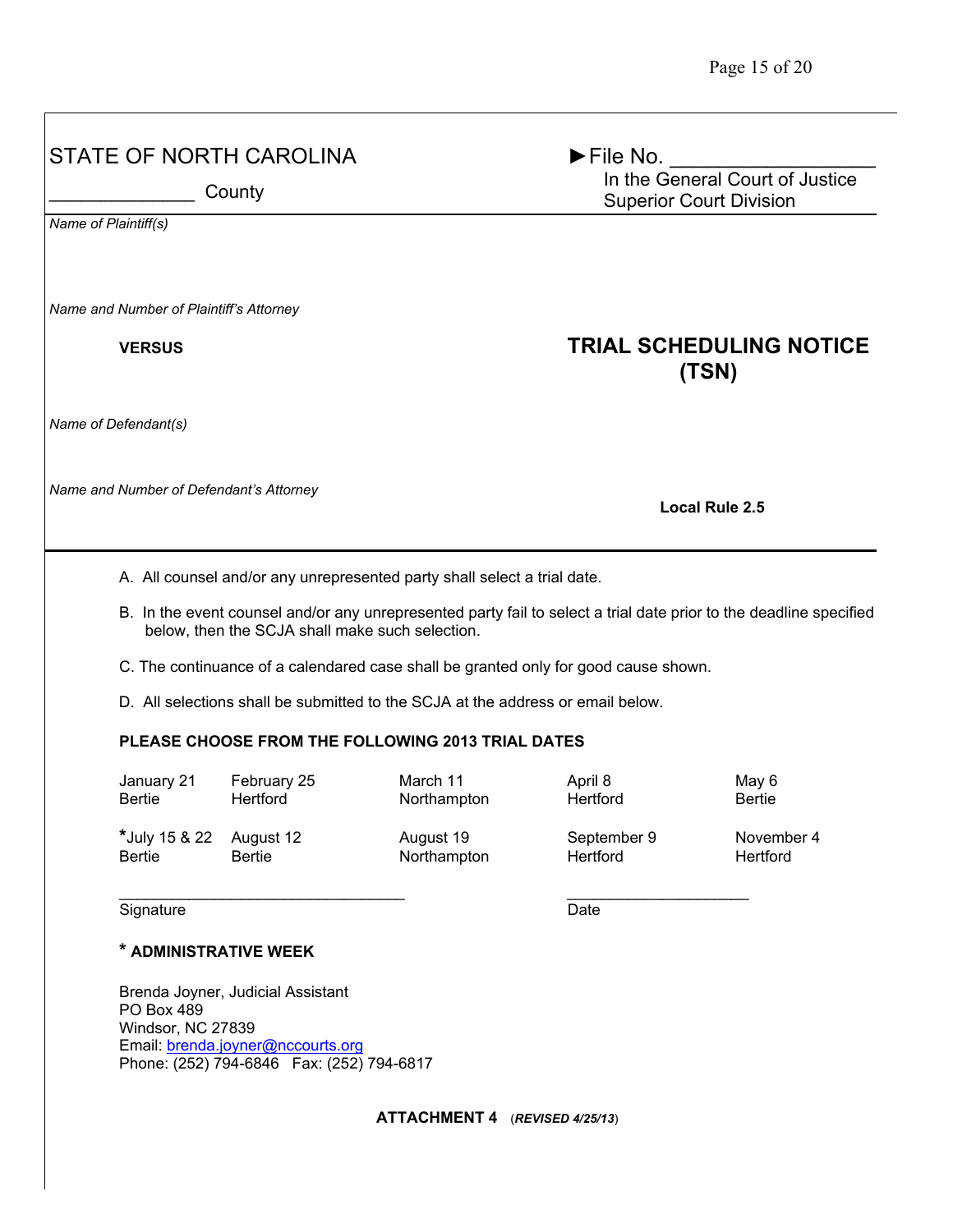## **STATE OF NORTH CAROLINA FILE NO.:**

\_\_\_\_\_\_\_\_\_**\_\_\_\_\_\_\_\_\_\_\_\_\_\_\_\_\_\_\_\_\_\_\_\_\_\_\_\_\_\_\_\_\_\_\_\_\_\_\_\_\_\_\_\_\_\_\_\_\_\_\_\_\_\_\_\_\_\_\_\_\_\_\_\_\_\_\_\_\_\_** Name of Plaintiff(s)

Name of Plaintiff's Attorney(s)

 In The General Court of Justice County County Superior Court Division

**VERSUS [ DISCOVERY SCHEDULING ORDER [ DSO) Local Rule 2.5(C)** 

Name of Defendant(s)

Name of Defendant's Attorney(s)

#### **DISCOVERY SCHEDULING ORDER**

(unless the SRSCJ allows an amended DSO, or the parties execute a Consent DSO with approval from SRSCJ):

1. Written discovery - 60 days (prior to trial) **TRIAL DATE**

- 2. Expert witness disclosure 60 days
- 3. Discovery depositions 30 days
- 4. Completion of discovery (except *bene esse* depositions) 30 days
- 5. Dispositive motions 15 days
- 6. Close of pleadings 15 days

All calendared cases will be considered ready for trial whether or not counsel appear for the calendar call. Judge will determine the order the cases will be heard before the court after calendar call.

 $\_$  ,  $\_$  ,  $\_$  ,  $\_$  ,  $\_$  ,  $\_$  ,  $\_$  ,  $\_$  ,  $\_$  ,  $\_$  ,  $\_$  ,  $\_$  ,  $\_$  ,  $\_$  ,  $\_$  ,  $\_$  ,  $\_$  ,  $\_$  ,  $\_$  ,  $\_$  ,  $\_$  ,  $\_$  ,  $\_$  ,  $\_$  ,  $\_$  ,  $\_$  ,  $\_$  ,  $\_$  ,  $\_$  ,  $\_$  ,  $\_$  ,  $\_$  ,  $\_$  ,  $\_$  ,  $\_$  ,  $\_$  ,  $\_$  ,

**\_\_\_\_\_\_\_\_\_\_\_\_\_\_\_\_\_\_\_\_\_\_\_\_\_\_\_\_\_\_\_\_\_\_\_\_\_\_\_\_\_\_\_\_\_\_\_\_\_\_\_\_\_\_\_\_\_\_\_\_\_\_\_\_\_\_\_\_\_\_\_\_\_\_\_\_\_\_\_**

**\_\_\_\_\_\_\_\_\_\_\_\_\_\_\_\_\_\_\_\_\_\_\_\_\_\_\_\_\_\_\_\_\_\_\_\_\_\_\_\_\_\_\_\_\_\_\_\_\_\_\_\_\_\_\_\_\_\_\_\_\_\_\_\_\_\_\_\_\_\_\_\_\_\_\_\_\_\_\_**

 **[** 

Date of Order Cy A. Grant

 $\overline{\phantom{a}}$  , and the contract of the contract of the contract of the contract of the contract of the contract of the contract of the contract of the contract of the contract of the contract of the contract of the contrac Senior Resident Superior Court Judge

## **ATTACHMENT 5**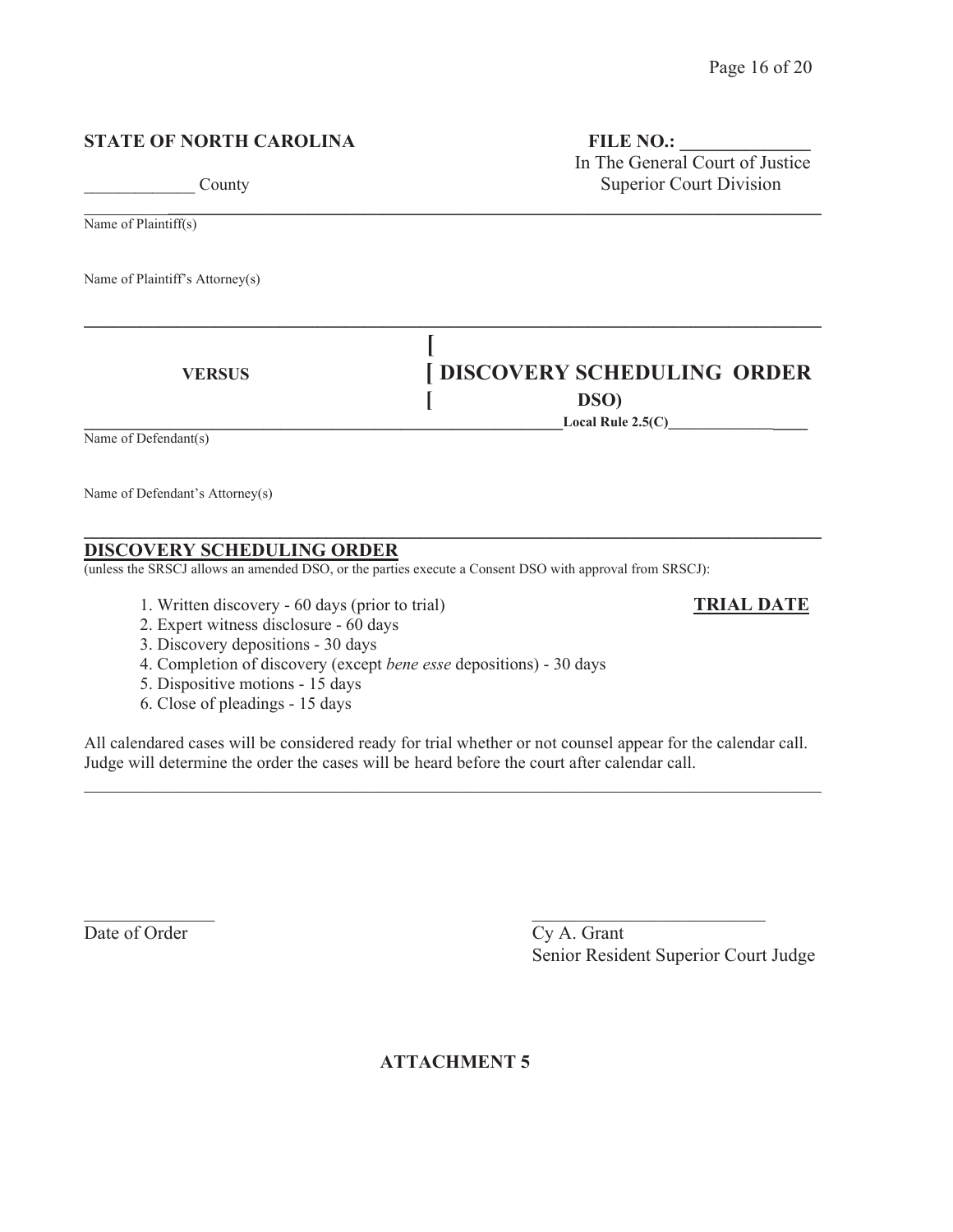FILE NO.:

**STATE OF NORTH CAROLINA In The General Court of Justice** 

*Name of Plaintiff(s)*

*Name Of Defendant(s)* **Local Rule 9** 

**VERSUS ORDER TO CLOSE FILE** 

\_\_\_\_\_\_\_\_\_**\_\_\_\_\_\_\_\_\_\_\_\_\_\_\_\_\_\_\_\_\_\_\_\_\_\_\_\_\_\_\_\_\_\_\_\_\_\_\_\_\_\_\_\_\_\_\_\_\_\_\_\_\_\_\_\_\_\_\_\_\_\_\_\_\_\_\_\_\_\_** It appearing to the undersigned Judge that this action is no longer an active lawsuit, that a trial of the case will probably not be necessary, and that the ends of justice will be best served by declaring the case inactive and removing it from the trial docket;

And the following circumstances support such conclusions:

**IT IS THEREFORE ORDERED** that this case file be closed and the action be removed from the trial docket, without prejudice to the rights of any party to move the court to re-open the file if further action becomes appropriate or necessary.

This the  $\_\_\_\_\_\_\$  day of  $\_\_\_\_\_\_\_\$ , 20 $\_\_\_\_\_\$ .

Cy A. Grant Senior Resident Superior Court Judge

 $\mathcal{L}_\text{max}$  , where  $\mathcal{L}_\text{max}$  , we are the set of the set of the set of the set of the set of the set of the set of the set of the set of the set of the set of the set of the set of the set of the set of the set of

cc:

## **ATTACHMENT 6**

County County Superior Court Division \_\_\_\_\_\_\_\_\_**\_\_\_\_\_\_\_\_\_\_\_\_\_\_\_\_\_\_\_\_\_\_\_\_\_\_\_\_\_\_\_\_\_\_\_\_\_\_\_\_\_\_\_\_\_\_\_\_\_\_\_\_\_\_\_\_\_\_\_\_\_\_\_\_\_\_\_\_\_\_**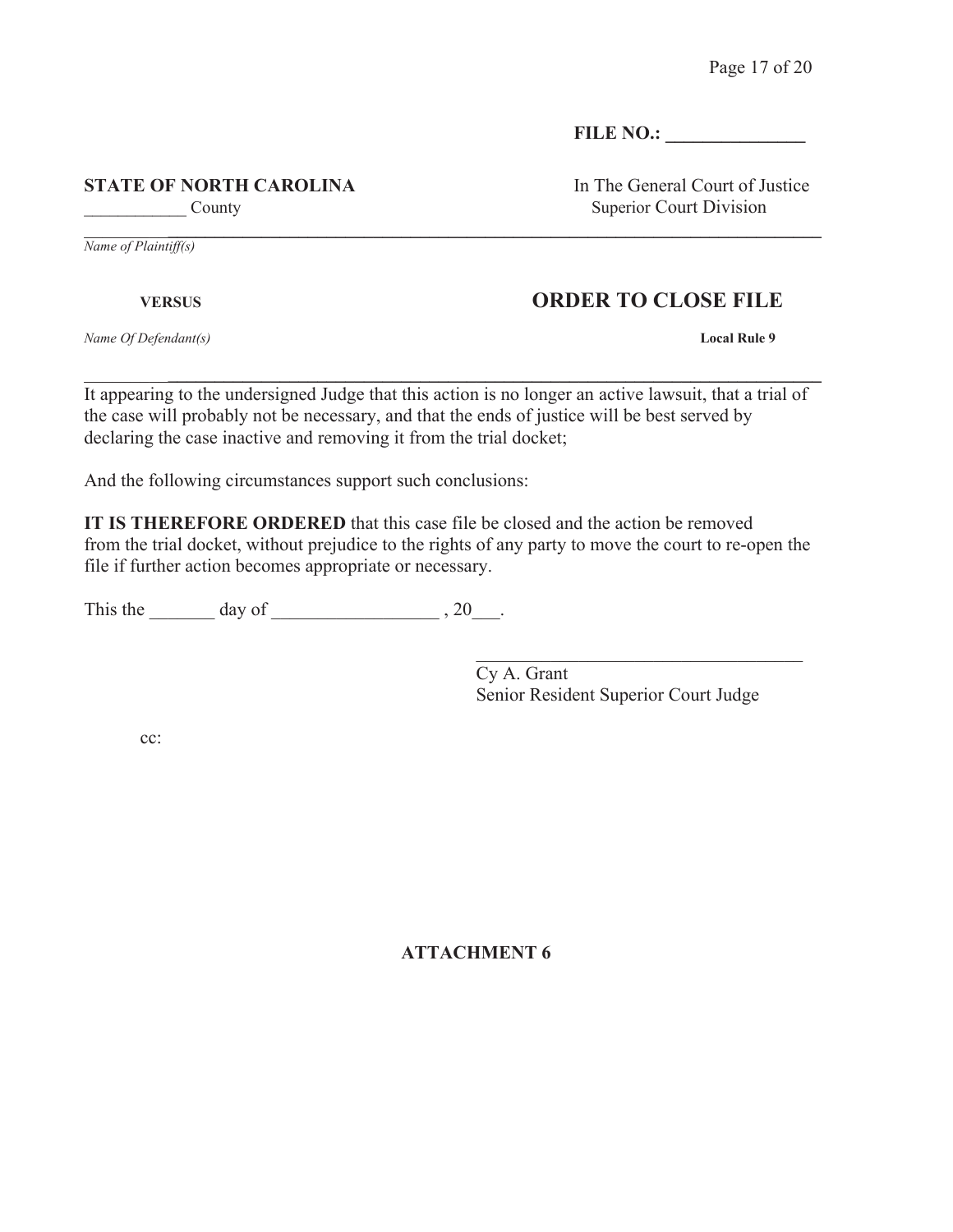## **STATE OF NORTH CAROLINA FILE NO.:**

\_\_\_\_\_\_\_\_\_**\_\_\_\_\_\_\_\_\_\_\_\_\_\_\_\_\_\_\_\_\_\_\_\_\_\_\_\_\_\_\_\_\_\_\_\_\_\_\_\_\_\_\_\_\_\_\_\_\_\_\_\_\_\_\_\_\_\_\_\_\_\_\_\_\_\_\_\_\_\_** *Name of Plaintiff(s)*

*Name of Defendant(s)*

County Superior Court Division In The General Court of Justice

## **VERSUS DECLARATION OF INACTIVE STATUS**

**Local Rule 10** 

\_\_\_\_\_\_\_\_\_**\_\_\_\_\_\_\_\_\_\_\_\_\_\_\_\_\_\_\_\_\_\_\_\_\_\_\_\_\_\_\_\_\_\_\_\_\_\_\_\_\_\_\_\_\_\_\_\_\_\_\_\_\_\_\_\_\_\_\_\_\_\_\_\_\_\_\_\_\_\_** It appearing to the undersigned Judge by the attached consent that all counsel and/or any unrepresented party agree that it is in their mutual best interest and will promote justice for the above captioned case to be declared inactive and removed from the county's active docket.

**IT IS THEREFORE ORDERED** that this case file be closed by the Clerk of Superior Court and the action be removed from the trial docket, without prejudice to the rights of counsel and/or any unrepresented party to move the court to re-open the file if further action becomes appropriate or necessary.

This the  $\_\_\_\_\$  day of  $\_\_\_\_\_\_\$ , 20 $\_\_\_\_\$ .

Cy A. Grant Senior Resident Superior Court Judge

 $\mathcal{L}_\mathcal{L}$  , where  $\mathcal{L}_\mathcal{L}$  , we have the set of the set of the set of the set of the set of the set of the set of the set of the set of the set of the set of the set of the set of the set of the set of the set

## **ATTACHMENT 7**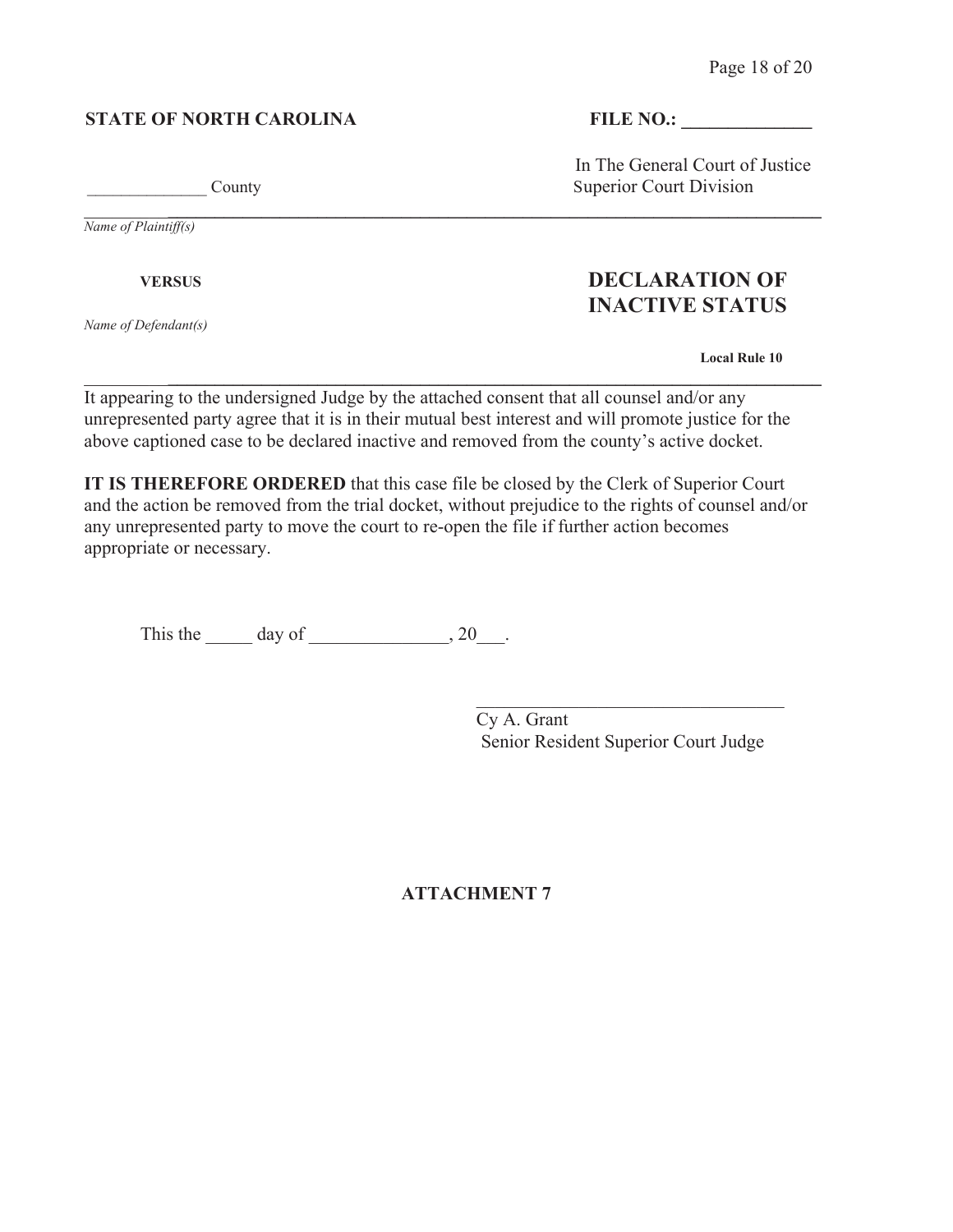## **NORTH CAROLINA GENERAL COURT OF JUSTICE SUPERIOR COURT DIVISION**

|                                        | County | <b>Case No.:</b><br><b>CVS</b><br><b>SP</b>               |
|----------------------------------------|--------|-----------------------------------------------------------|
| <b>Plaintiff,</b><br>VS.<br>Defendant, |        | Motion<br>Pre-Trial<br>Hearing<br><b>Minor Settlement</b> |

## **CALENDAR REQUEST**

FOR THE WEEK OF: \_\_\_\_\_\_\_\_\_\_\_\_\_\_\_\_\_\_\_\_\_\_\_\_\_\_\_\_(subject to available court time)

NATURE OF ACTION:

ESTIMATED TIME:

SPECIAL CIRCUMSTANCES: \_\_\_\_\_\_\_\_\_\_\_\_\_\_\_\_\_\_\_\_\_\_\_\_\_\_\_\_\_\_\_\_\_\_\_\_\_\_\_

All parties involved have \_\_\_\_\_\_\_ have not \_\_\_\_\_ conferred and agreed that the above hearing date is satisfactory to all parties.

This the \_\_\_\_\_\_\_\_\_\_ day of \_\_\_\_\_\_ 20\_\_.

 $\mathcal{L}_\text{max} = \frac{1}{2} \sum_{i=1}^{n} \frac{1}{2} \sum_{i=1}^{n} \frac{1}{2} \sum_{i=1}^{n} \frac{1}{2} \sum_{i=1}^{n} \frac{1}{2} \sum_{i=1}^{n} \frac{1}{2} \sum_{i=1}^{n} \frac{1}{2} \sum_{i=1}^{n} \frac{1}{2} \sum_{i=1}^{n} \frac{1}{2} \sum_{i=1}^{n} \frac{1}{2} \sum_{i=1}^{n} \frac{1}{2} \sum_{i=1}^{n} \frac{1}{2} \sum_{i=1}^{n} \frac{1$ *Attorney for the Plaintiff* 

*Contact Information:*